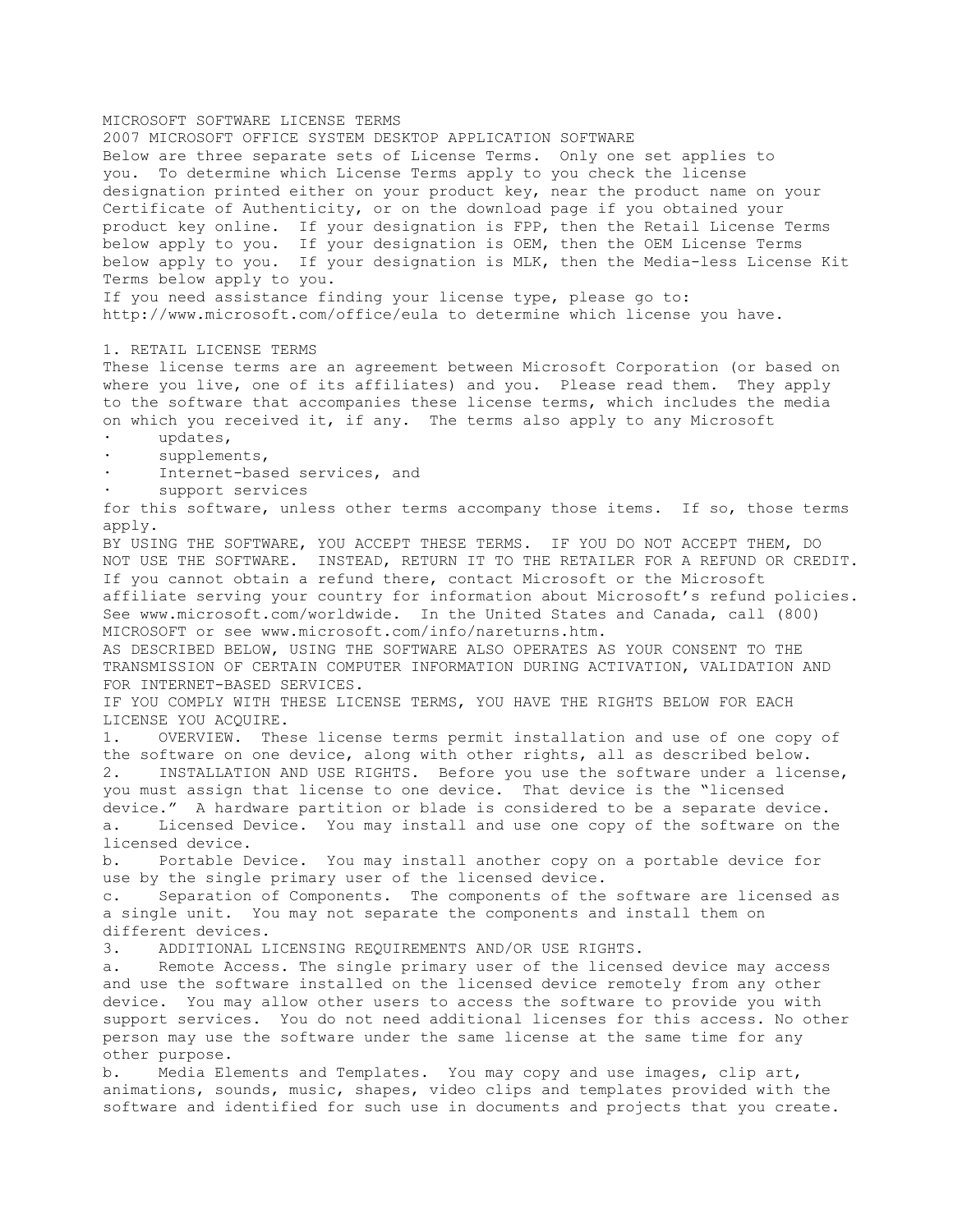You may distribute those documents and projects non-commercially. If you wish to use these media elements or templates for any other purpose, go to www.microsoft.com/permission to learn whether that use is allowed.

c. Font Components. While the software is running, you may use its fonts to display and print content. You may only

embed fonts in content as permitted by the embedding restrictions in the fonts; and

temporarily download them to a printer or other output device to help print content.

d. Multiplexing. Hardware or software you use to

pool connections, or

reduce the number of devices or users that directly access or use the software

(sometimes referred to as "multiplexing" or "pooling"), does not reduce the number of licenses you need.

e. Trial and Conversion. Some or all of the software may be licensed on a trial basis. Your rights to use trial software are limited to the trial period. The trial software and length of the trial period are set forth during the activation process. You may have the option to convert your trial rights to subscription or perpetual rights. Conversion options will be presented to you at the expiration of your trial period. After the expiration of any trial period without conversion, most features of the trial software will stop running. At that time you can continue to open, view and print any documents you created with the trial software.

f. Subscription Software. If you licensed the software on a subscription basis, your rights to use the software are limited to the subscription period. You may have the option to extend your subscription or convert to a perpetual license. If you extend your subscription, you may continue using the software until the end of your extended subscription period. See the software activation screens or other accompanying materials for subscription details. After the expiration of your subscription, most features of the software will stop running. At that time you can continue to open, view and print any documents you created with the software.

g. Pre-Activation. If you acquired an edition other than Microsoft Office Ultimate 2007, some functionality is licensed for your use only until you activate the software or the end of the time recommended for activation, whichever comes first.

h. Home Use Rights Edition. If you licensed a Home Use Rights edition, the licensed device must be used primarily within your home.

i. Development Tools. The software may contain Microsoft Visual Studio Tools for Applications or other development tools. You may use any development tools included in the software only to design, develop, test, use and demonstrate your programs with the software.

4. MANDATORY ACTIVATION. Activation associates the use of the software with a specific device. During activation, the software will send information about the software and the device to Microsoft. This information includes the version, the license version, language and the product ID of the software, Internet protocol address of the device and information derived from the hardware configuration. For more information, see

www.microsoft.com/piracy/activation.mspx. BY USING THE SOFTWARE, YOU CONSENT TO THE TRANSMISSION OF THIS INFORMATION. After the time recommended for activation expires, your rights to use the software will be limited until the software is activated. This is to prevent its unlicensed use. You can activate the software by Internet or telephone; Internet and telephone service charges may apply. Some changes to your computer components or the software may require you to reactivate the software. THE SOFTWARE WILL REMIND YOU TO ACTIVATE UNTIL YOU DO.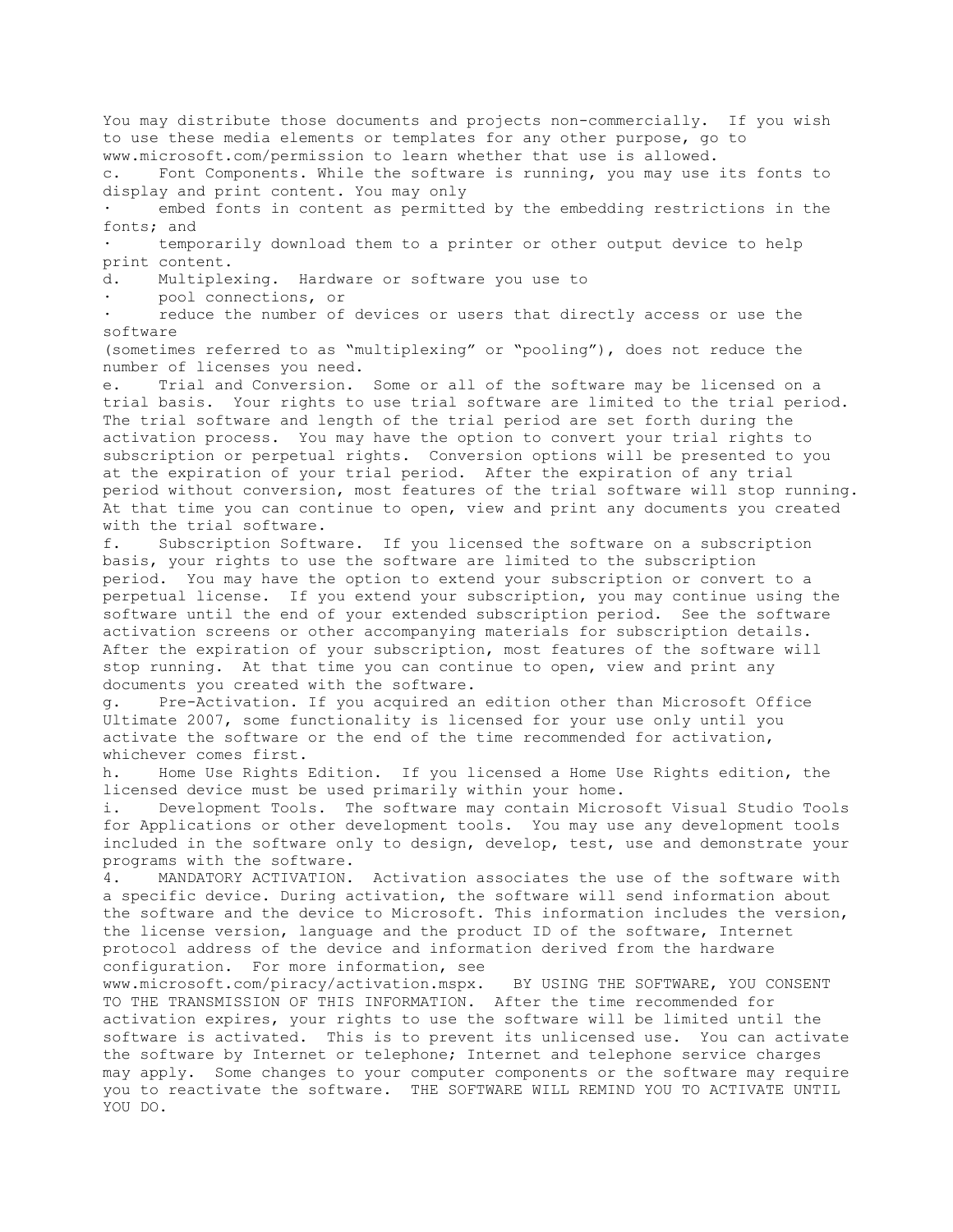5. VALIDATION.

a. The software will from time to time update or require download of the validation feature of the software. Validation verifies that the software has been activated and is properly licensed. Validation also permits you to use certain features of the software or to obtain additional benefits. For more information, see www.microsoft.com/genuine/office/WhyValidate.aspx.

b. During a validation check, the software will send information about the software to Microsoft. This information includes the version of the software and the product key. Microsoft does not use the information to identify or contact you. BY USING THE SOFTWARE, YOU CONSENT TO THE TRANSMISSION OF THIS INFORMATION. For more information, see www.microsoft.com/genuine/office/PrivacyInfo.aspx. c. If the software is not properly licensed, the functionality of the

software may be affected. For example, you may need to reactivate the software, or receive reminders to obtain a properly licensed copy of the software, or not obtain certain updates, upgrades or services from Microsoft.

d. You may only obtain updates or upgrades for the software from Microsoft or authorized sources. For more information on obtaining updates from authorized sources, see www.microsoft.com/genuine/downloads/faq.aspx.

6. INTERNET-BASED SERVICES. Microsoft provides Internet-based services with the software. Except as otherwise noted in materials accompanying a service, it may change or cancel them at any time.

a. Consent for Internet-Based Services. The software features described below connect to Microsoft or service provider computer systems over the Internet. In some cases, you will not receive a separate notice when they connect. Unless otherwise noted, you may switch off these features or not use them. For more information about these features, see

www.office.microsoft.com/en-us/FX010986541033.aspx. BY USING THESE FEATURES, YOU CONSENT TO THE TRANSMISSION OF THIS INFORMATION. Microsoft does not use the information to identify or contact you.

Computer Information. The following features use Internet protocols, which send to the appropriate systems computer information, such as your Internet protocol address, the type of operating system, browser and name and version of the software you are using, and the language code of the device where you installed the software. Microsoft uses this information to make the Internet-based services available to you.

Web Content Features. Features in the software can retrieve related content from Microsoft and provide it to you. Examples of these features are clip art, templates, online training, online assistance and Appshelp. You may choose not to use these web content features.

Digital Certificates. The software uses digital certificates. These digital certificates confirm the identity of Internet users sending X.509 standard encrypted information. They also can be used to digitally sign files and macros to verify the integrity and origin of the file contents. The software retrieves certificates and updates certificate revocation lists using the Internet, when available.

Information Rights Management. The software contains a feature that allows you to create content that cannot be printed, copied or sent to others without your permission. You may need to connect to Microsoft to use this feature for the first time. Once a year, you may need to re-connect to Microsoft to update it. For more information, go to www.office.microsoft.com/en-

us/assistance/HA010397891033.aspx. You may choose not to use this feature. · Groove Software and Services. If the software includes Microsoft Office Groove ("Groove"), Groove will allow you to communicate directly with others over the Internet. If you are not on the Internet, your communications will be encrypted and sent through Microsoft servers for later delivery. You can not disable this service.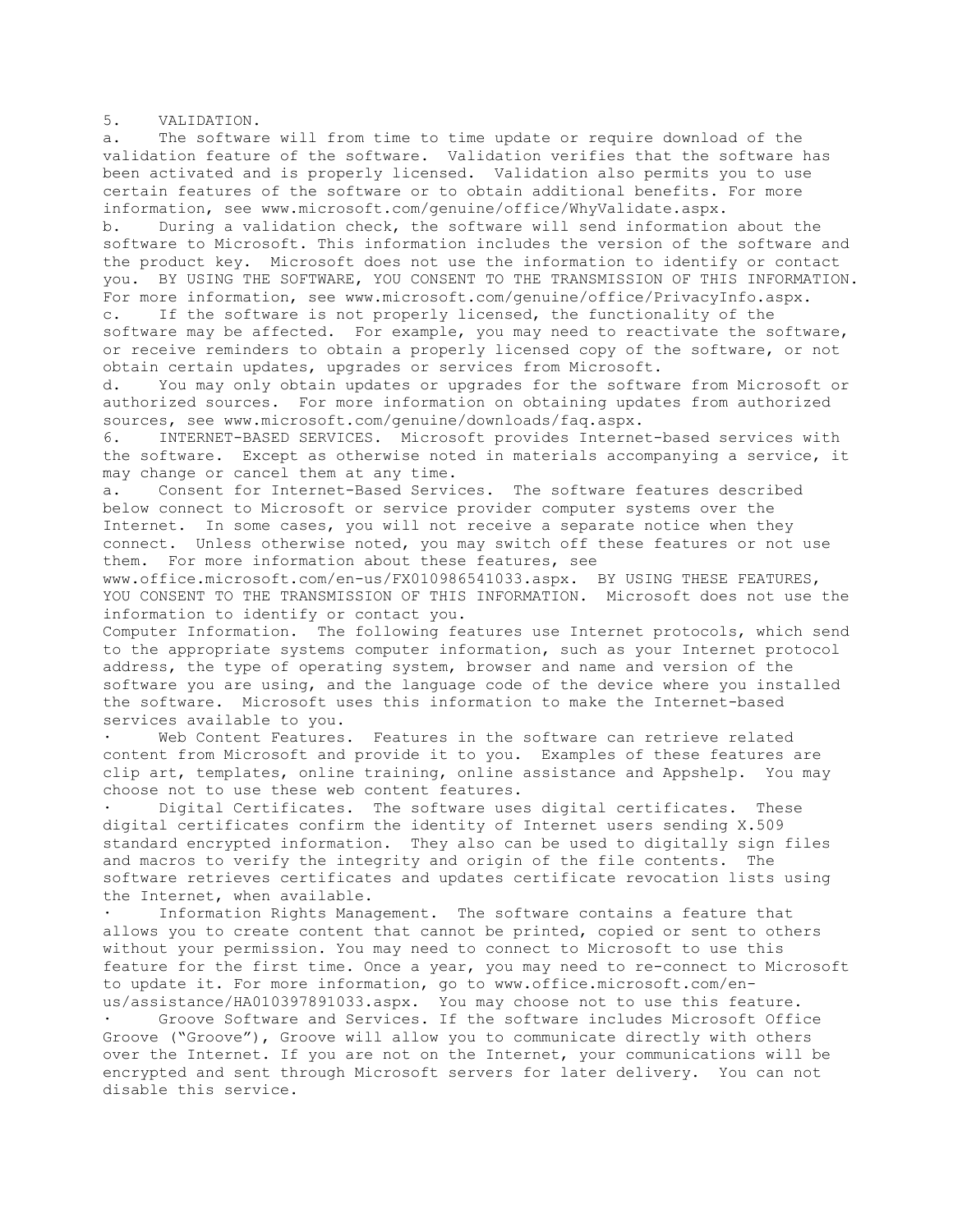Groove makes some information about your Groove account and computer known to your contacts. For example, if you: add a contact to your contact list, import your user account onto a new device, update the information in your "identity contact", or send a Groove workspace invitation using an URL to reference the invitation file, information about you and your devices may be sent to your contacts. If you configure Groove to use Microsoft servers, those servers will collect information about your computer and user accounts. See the Microsoft Office Groove 2007 Privacy Statement at www.office.microsoft.com/en-us/products/FX101153391033.aspx for more information. b. Misuse of Internet-based Services. You may not use these services in any way that could harm them or impair anyone else's use of them. You may not use the services to try to gain unauthorized access to any service, data, account or network by any means. 7. SCOPE OF LICENSE. The software is licensed, not sold. This agreement only gives you some rights to use the software. Microsoft and if applicable your manufacturer, reserve all other rights. Unless applicable law gives you more rights despite this limitation, you may use the software only as expressly permitted in this agreement. In doing so, you must comply with any technical limitations in the software that only allow you to use it in certain ways. For more information, see www.microsoft.com/licensing/userights. You may not: work around any technical limitations in the software; reverse engineer, decompile or disassemble the software, except and only to the extent that applicable law expressly permits, despite this limitation; make more copies of the software than specified in this agreement or allowed by applicable law, despite this limitation; publish the software for others to copy; use the software in any way that is against the law; rent, lease or lend the software; or use the software for commercial software hosting services. 8. BACKUP COPY. You may make one backup copy of the media. You may use it only to reinstall the software. 9. DOCUMENTATION. Any person that has valid access to your computer or internal network may copy and use the documentation for your internal, reference purposes. 10. NOT FOR RESALE SOFTWARE. You may not sell software marked as "NFR" or "Not for Resale." 11. ACADEMIC EDITION SOFTWARE. You must be a "Qualified Educational User" to use software marked as "Academic Edition" or "AE." If you do not know whether you are a Qualified Educational User, visit www.microsoft.com/education or contact the Microsoft affiliate serving your country. 12. HOME USE RIGHTS SOFTWARE. You must be a "Home Use Rights User" to use software marked as "Home Use Rights Edition." To be a Home Use Rights User, you must be both: an employee of an organization that has a Microsoft Volume License agreement with Software Assurance, and the user of a licensed copy of the software, or a product that includes the software, with active Software Assurance. 13. UPGRADE OR CONVERSION. To upgrade or convert software, you must first be licensed for the software that is eligible for the upgrade or conversion. Upon upgrade or conversion, this agreement takes the place of the agreement for the software you upgraded or converted from. After you upgrade or convert, you may no longer use the earlier version of the software you upgraded or converted from. 14. PROOF OF LICENSE.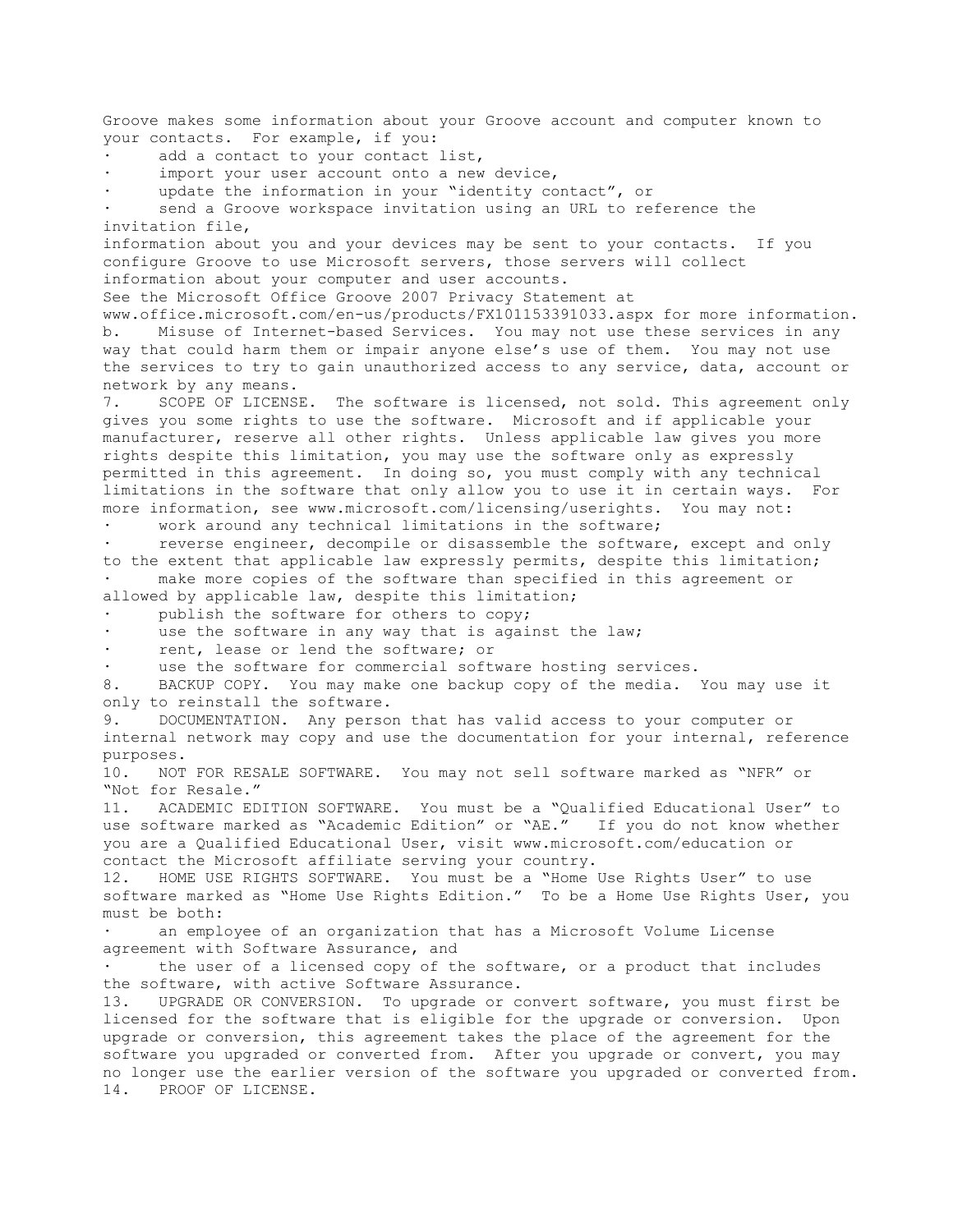a. Genuine Proof of License. If you acquired the software on a disc or other media, a genuine Microsoft proof of license label with a genuine copy of the software identifies software licensed under the terms of this agreement. To be valid, this label must appear on Microsoft packaging. If you receive the label separately, it is invalid. You should keep the packaging that has the label on it to prove that you are licensed to use the software. If you acquire the software without a disc or other media, your proof of purchase and any accompanying collateral from your merchant identifying the software is your proof of license. Proof of purchase may be subject to verification by your merchant's records.

b. Upgrade or Conversion License. If you upgrade or convert the software, your proof of license is identified by

the genuine Microsoft proof of license for the software you upgraded or converted from; and

proof of purchase and any accompanying collateral from a merchant identifying the software you upgraded or converted to. Proof of purchase may be subject to verification by your merchant's records.

c. To identify genuine Microsoft software, see www.howtotell.com.

15. REASSIGN TO ANOTHER DEVICE. You may reassign the license to a different device any number of times, but not more than one time every 90 days. If you reassign, that other device becomes the "licensed device." If you retire the licensed device due to hardware failure, you may reassign the license sooner. 16. TRANSFER TO A THIRD PARTY. The first user of the software may make a onetime transfer of the software, and this agreement, directly to a third party. The first user must uninstall the software before transferring it separately from the device. The first user may not retain any copies. Before any permitted transfer, the other party must agree that this agreement applies to the transfer and use of the software. The transfer must include the proof of license. If the software is an upgrade, any transfer must also include all prior versions of

the software.<br>17. EXPORT EXPORT RESTRICTIONS. The software is subject to United States export laws and regulations. You must comply with all domestic and international export laws and regulations that apply to the software. These laws include restrictions on destinations, end users and end use. For additional information, see www.microsoft.com/exporting.

18. SUPPORT SERVICES. Microsoft provides support services for the software as described at www.support.microsoft.com/common/international.aspx.

19. ENTIRE AGREEMENT. This agreement (including the warranty below), any addendum or amendment included with the software, and the terms for supplements, updates, Internet-based services and support services that you use, are the entire agreement for the software and support services. 20. APPLICABLE LAW.

a. United States. If you acquired the software in the United States, Washington state law governs the interpretation of this agreement and applies to claims for breach of it, regardless of conflict of laws principles. The laws of the state where you live govern all other claims, including claims under state consumer protection laws, unfair competition laws, and in tort.

b. Outside the United States. If you acquired the software in any other country, the laws of that country apply.

21. LEGAL EFFECT. This agreement describes certain legal rights. You may have other rights under the laws of your state or country. You may also have rights with respect to the party from whom you acquired the software. This agreement does not change your rights under the laws of your state or country if the laws of your state or country do not permit it to do so.

22. LIMITATION ON AND EXCLUSION OF DAMAGES. YOU CAN RECOVER FROM MICROSOFT AND ITS SUPPLIERS ONLY DIRECT DAMAGES UP TO THE AMOUNT YOU PAID FOR THE SOFTWARE.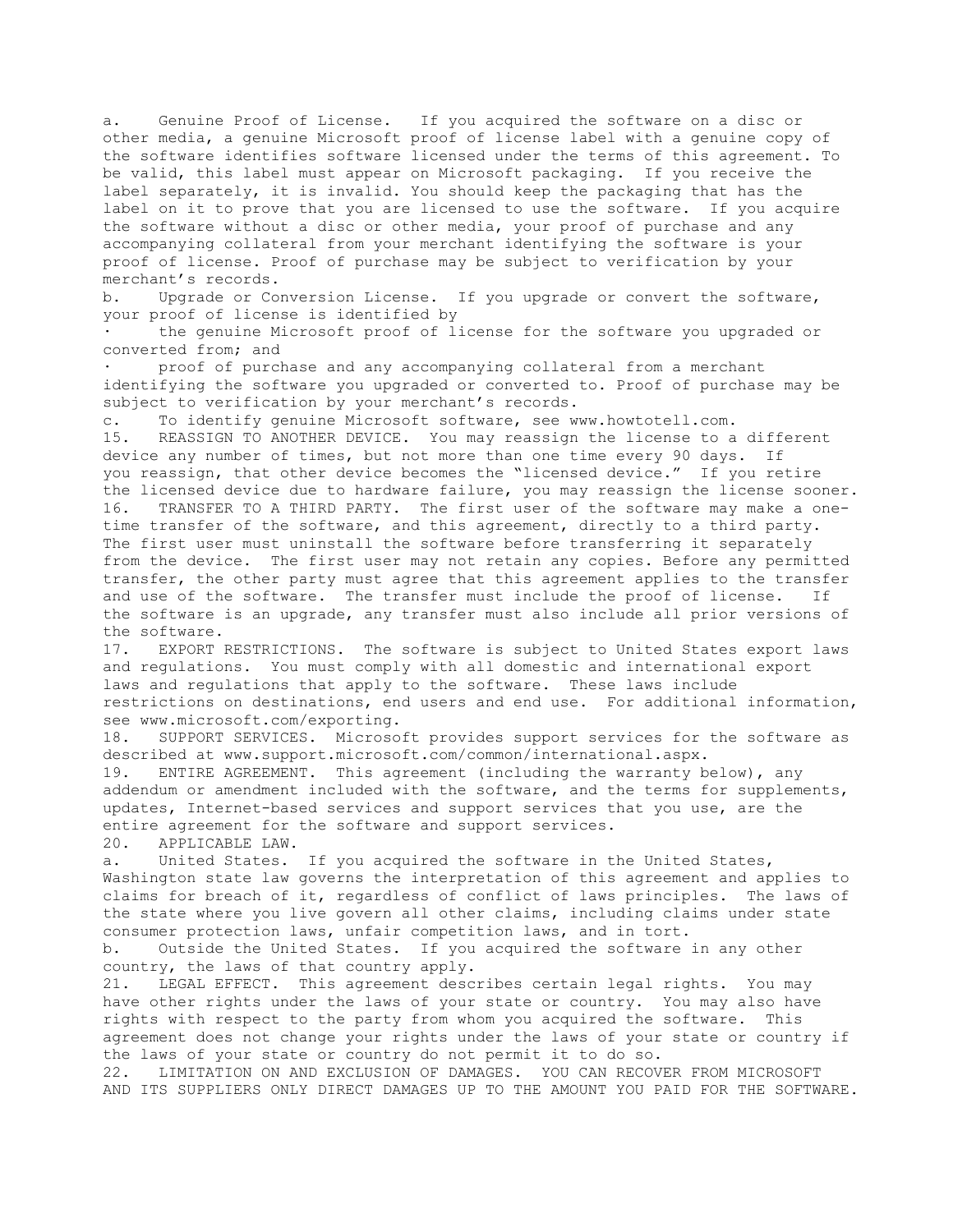YOU CANNOT RECOVER ANY OTHER DAMAGES, INCLUDING CONSEOUENTIAL, LOST PROFITS, SPECIAL, INDIRECT OR INCIDENTAL DAMAGES. This limitation applies to anything related to the software, services, content (including code) on third party Internet sites, or third party programs; and claims for breach of contract, breach of warranty, quarantee or condition, strict liability, negligence, or other tort to the extent permitted by applicable law. It also applies even if repair, replacement or a refund for the software does not fully compensate you for any losses; or Microsoft knew or should have known about the possibility of the damages. Some states do not allow the exclusion or limitation of incidental or consequential damages, so the above limitation or exclusion may not apply to you. They also may not apply to you because your country may not allow the exclusion or limitation of incidental, consequential or other damages. \*\*\*\*\*\*\*\*\*\*\*\*\*\*\*\*\*\*\*\*\*\*\*\*\*\*\*\*\*\*\*\*\*\*\*\*\*\*\*\*\*\*\*\*\*\*\*\*\*\*\*\*\*\*\*\*\*\*\*\*\*\*\*\*\*\*\*\*\*\*\*\*\*\*\*\*\*\*\*\* \*\*\*\*\*\* LIMITED WARRANTY A. LIMITED WARRANTY. If you follow the instructions, the software will perform substantially as described in the Microsoft materials that you receive in or with the software. B. TERM OF WARRANTY; WARRANTY RECIPIENT; LENGTH OF ANY IMPLIED WARRANTIES. THE LIMITED WARRANTY COVERS THE SOFTWARE FOR ONE YEAR AFTER ACQUIRED BY THE FIRST USER. IF YOU RECEIVE SUPPLEMENTS, UPDATES, OR REPLACEMENT SOFTWARE DURING THAT YEAR, THEY WILL BE COVERED FOR THE REMAINDER OF THE WARRANTY OR 30 DAYS, WHICHEVER IS LONGER. If the first user transfers the software, the remainder of the warranty will apply to the recipient. TO THE EXTENT PERMITTED BY LAW, ANY IMPLIED WARRANTIES, GUARANTEES OR CONDITIONS LAST ONLY DURING THE TERM OF THE LIMITED WARRANTY. Some states do not allow limitations on how long an implied warranty lasts, so these limitations may not apply to you. They also might not apply to you because some countries may not allow limitations on how long an implied warranty, guarantee or condition lasts. C. EXCLUSIONS FROM WARRANTY. This warranty does not cover problems caused by your acts (or failures to act), the acts of others, or events beyond Microsoft's reasonable control. D. REMEDY FOR BREACH OF WARRANTY. MICROSOFT WILL REPAIR OR REPLACE THE SOFTWARE AT NO CHARGE. IF MICROSOFT CANNOT REPAIR OR REPLACE IT, MICROSOFT WILL REFUND THE AMOUNT SHOWN ON YOUR RECEIPT FOR THE SOFTWARE. IT WILL ALSO REPAIR OR REPLACE SUPPLEMENTS, UPDATES AND REPLACEMENT SOFTWARE AT NO CHARGE. IF MICROSOFT CANNOT REPAIR OR REPLACE THEM, IT WILL REFUND THE AMOUNT YOU PAID FOR THEM, IF ANY. YOU MUST UNINSTALL THE SOFTWARE AND RETURN ANY MEDIA AND OTHER ASSOCIATED MATERIALS TO MICROSOFT WITH PROOF OF PURCHASE TO OBTAIN A REFUND. THESE ARE YOUR ONLY REMEDIES FOR BREACH OF THE LIMITED WARRANTY. E. CONSUMER RIGHTS NOT AFFECTED. YOU MAY HAVE ADDITIONAL CONSUMER RIGHTS UNDER YOUR LOCAL LAWS, WHICH THIS AGREEMENT CANNOT CHANGE. F. WARRANTY PROCEDURES. You need proof of purchase for warranty service. United States and Canada. For warranty service or information about how to obtain a refund for software acquired in the United States and Canada, contact Microsoft at (800) MICROSOFT; Microsoft Customer Service and Support, One Microsoft Way, Redmond, WA 98052-6399; or visit www.microsoft.com/info/nareturns.htm. 2. Europe, Middle East and Africa. If you acquired the software in Europe,

the Middle East or Africa, Microsoft Ireland Operations Limited makes this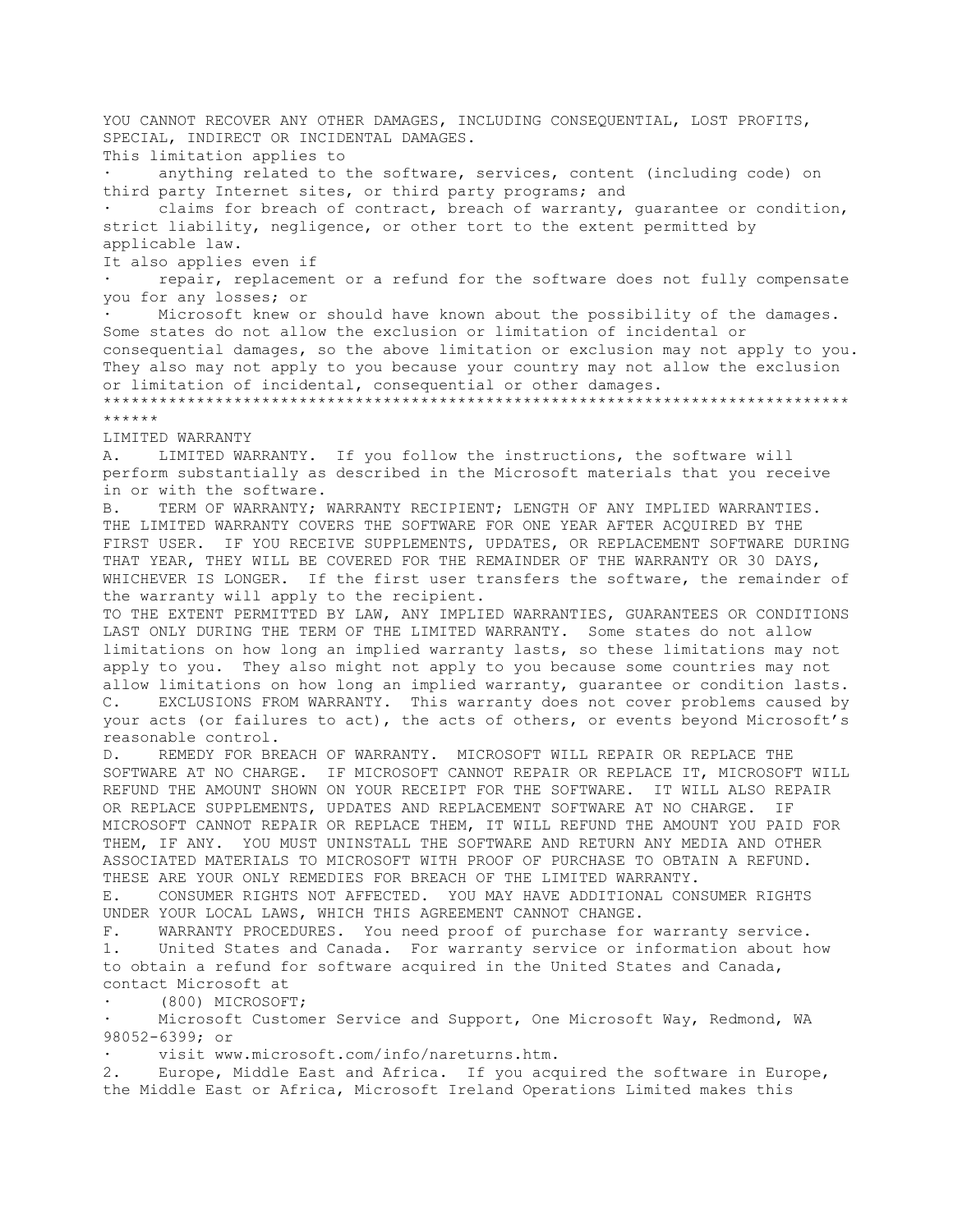limited warranty. To make a claim under this warranty, you should contact either Microsoft Ireland Operations Limited, Customer Care Centre, Atrium Building Block B, Carmanhall Road, Sandyford Industrial Estate, Dublin 18, Ireland; or the Microsoft affiliate serving your country (see www.microsoft.com/worldwide). 3. Outside United States, Canada, Europe, Middle East and Africa. If you acquired the software outside the United States, Canada, Europe, the Middle East and Africa, contact the Microsoft affiliate serving your country (see www.microsoft.com/worldwide). G. NO OTHER WARRANTIES. THE LIMITED WARRANTY IS THE ONLY DIRECT WARRANTY FROM MICROSOFT. MICROSOFT GIVES NO OTHER EXPRESS WARRANTIES, GUARANTEES OR CONDITIONS. WHERE ALLOWED BY YOUR LOCAL LAWS, MICROSOFT EXCLUDES IMPLIED WARRANTIES OF MERCHANTABILITY, FITNESS FOR A PARTICULAR PURPOSE AND NON-INFRINGEMENT. If your local laws give you any implied warranties, guarantees or conditions, despite this exclusion, your remedies are described in the Remedy for Breach of Warranty clause above, to the extent permitted by your local laws. H. LIMITATION ON AND EXCLUSION OF DAMAGES FOR BREACH OF WARRANTY. THE LIMITATION ON AND EXCLUSION OF DAMAGES CLAUSE ABOVE APPLIES TO BREACHES OF THIS LIMITED WARRANTY. THIS WARRANTY GIVES YOU SPECIFIC LEGAL RIGHTS, AND YOU MAY ALSO HAVE OTHER RIGHTS WHICH VARY FROM STATE TO STATE. YOU MAY ALSO HAVE OTHER RIGHTS WHICH VARY FROM COUNTRY TO COUNTRY. 2. OEM LICENSE TERMS These license terms are an agreement between you and the device manufacturer that distributes the software with the device, or the software installer that distributes the software with the device. Please read them. They apply to the software that accompanies these license terms, which includes the media on which you received it, if any. Printed paper license terms, which may come with the software, take the place of any on-screen license terms. The terms also apply to any Microsoft · updates, supplements, Internet-based services, and support services for this software, unless other terms accompany those items. If so, those terms apply. If you obtain updates or supplements directly from Microsoft, then these terms apply except that Microsoft, not the manufacturer or installer, licenses those to you. BY USING THE SOFTWARE, YOU ACCEPT THESE TERMS. IF YOU DO NOT ACCEPT THEM, DO NOT USE THE SOFTWARE. INSTEAD, CONTACT THE MANUFACTURER OR INSTALLER TO DETERMINE THEIR RETURN POLICY FOR A REFUND OR CREDIT. AS DESCRIBED BELOW, USING THE SOFTWARE ALSO OPERATES AS YOUR CONSENT TO THE TRANSMISSION OF CERTAIN COMPUTER INFORMATION DURING ACTIVATION, VALIDATION, AND FOR INTERNET-BASED SERVICES. IF YOU COMPLY WITH THESE LICENSE TERMS, YOU HAVE THE RIGHTS BELOW FOR EACH LICENSE YOU ACQUIRE. 1. OVERVIEW. These license terms permit installation and use of one copy of the software on one device, along with other rights, all as described below. 2. INSTALLATION AND USE RIGHTS. The software license is permanently assigned to the device with which you acquired the software. That device is the "licensed device." A hardware partition or blade is considered to be a separate device. a. Licensed Device. You may install and use one copy of the software on the licensed device.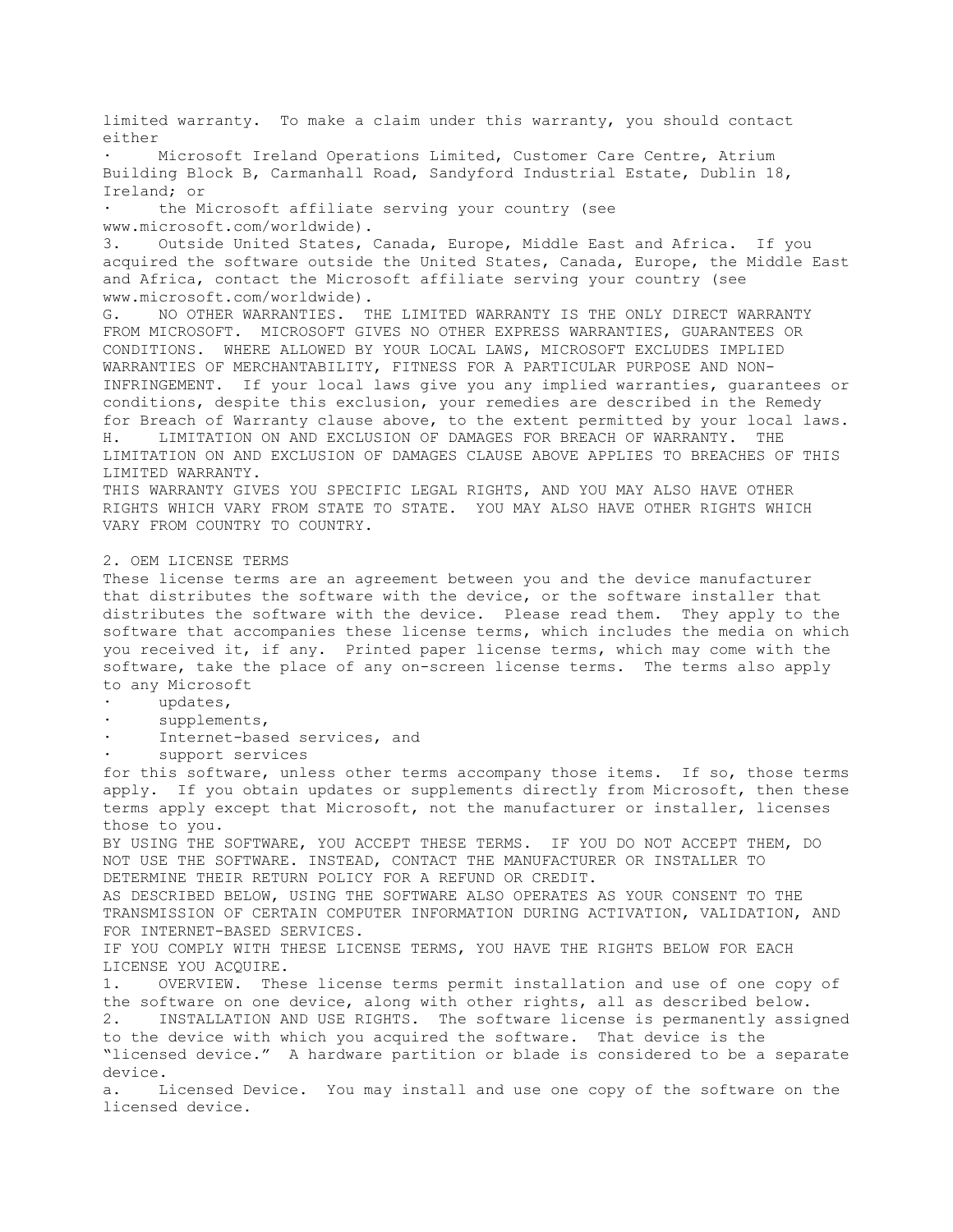b. Separation of Components. The components of the software are licensed as a single unit. You may not separate the components and install them on different devices. 3. ADDITIONAL LICENSING REQUIREMENTS AND/OR USE RIGHTS. a. Remote Access. The single primary user of the licensed device may access and use the software installed on the licensed device remotely from any other device. You may allow other users to access the software to provide you with support services. You do not need additional licenses for this access. No other person may use the software under the same license at the same time for any other purpose. b. Media Elements and Templates. You may copy and use images, clip art, animations, sounds, music, shapes, video clips and templates provided with the software and identified for such use in documents and projects that you create. You may distribute those documents and projects non-commercially. If you wish to use these media elements or templates for any other purpose, go to www.microsoft.com/permission to learn whether that use is allowed. c. Font Components. While the software is running, you may use its fonts to display and print content. You may only embed fonts in content as permitted by the embedding restrictions in the fonts; and temporarily download them to a printer or other output device to help print content. d. Multiplexing. Hardware or software you use to pool connections, or reduce the number of devices or users that directly access or use the software (sometimes referred to as "multiplexing" or "pooling"), does not reduce the number of licenses you need. e. Trial and Conversion. Some or all of the software may be licensed on a trial basis. Your rights to use trial software are limited to the trial period. The trial software and length of the trial period are set forth during the activation process. You may have the option to convert your trial rights to subscription or perpetual rights. Conversion options will be presented to you at the expiration of your trial period. After the expiration of any trial period without conversion, most features of the trial software will stop running. At that time you can continue to open, view and print any documents you created with the trial software. f. Pre-Activation. If you acquired an edition other than Microsoft Office Ultimate 2007, some functionality is licensed for your use only until you activate the software or the end of the time recommended for activation, whichever comes first. g. Home Use Rights Edition. If you licensed a Home Use Rights edition, the licensed device must be used primarily within your home. h. Development Tools. The software may contain Microsoft Visual Studio Tools for Applications or other development tools. You may use any development tools included in the software only to design, develop, test, use and demonstrate your programs with the software. i. Language Version Selection. If the computer manufacturer provides you with a one-time selection between language versions, you may use only the one language version you select. If the computer manufacturer provides you with a "MLP" or "LIP", your use of language versions is not limited. A "MLP" is a Multi-language Pack. A "LIP" is a Language Interface Pack. MLPs and LIPs offer additional language version support of the software. The MLP and LIP are a part of the software, and may not be used separately. 4. MANDATORY ACTIVATION. Activation associates the use of the software with

a specific device. During activation, the software will send information about the software and the device to Microsoft. This information includes the version,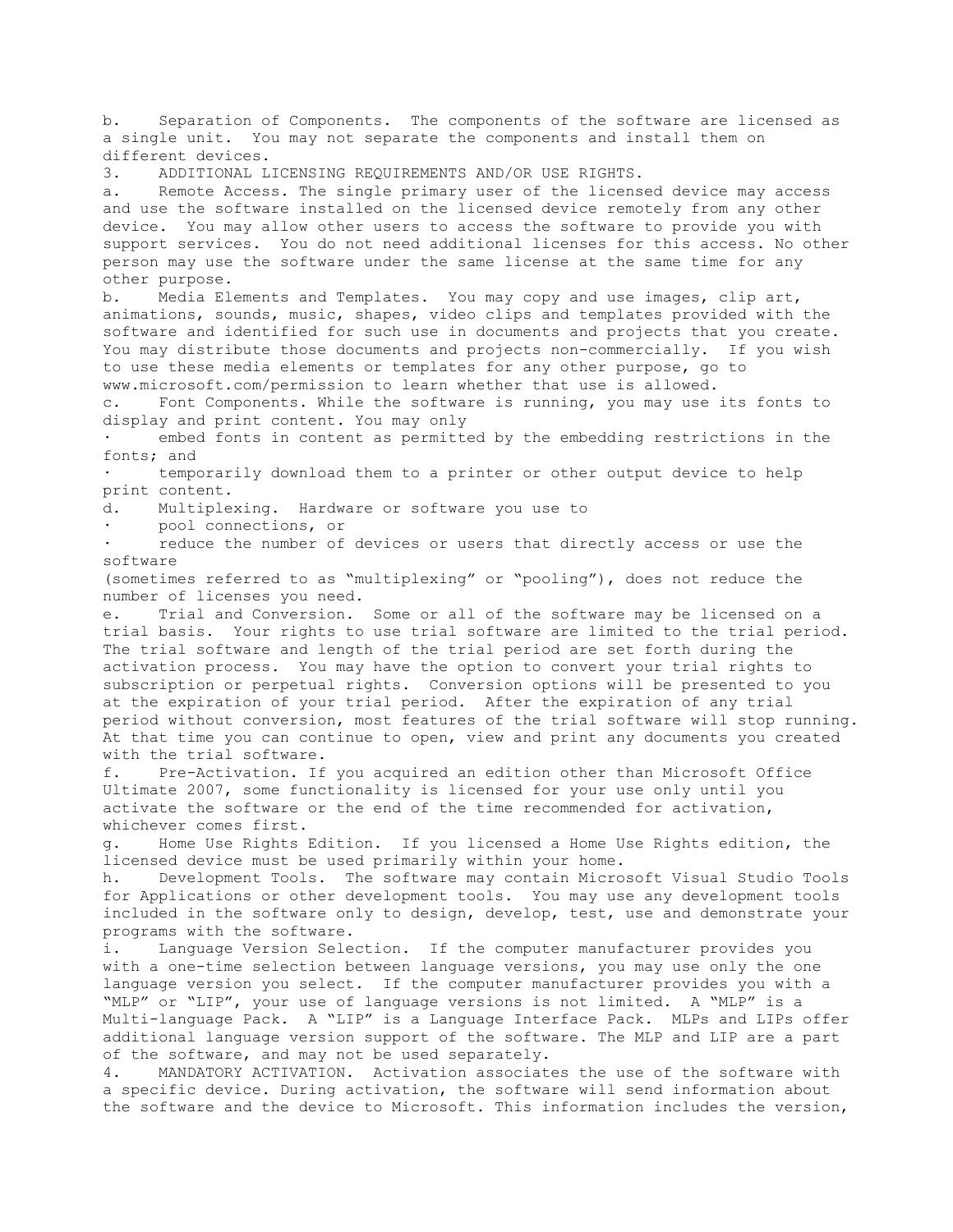language and the product ID of the software, Internet protocol address of the device and information derived from the hardware configuration of the device. For more information, see http://www.microsoft.com/piracy/activation.mspx. By using the software, you consent to the transmission of this information. Before you activate, you have the right to use the version of the software installed during the installation process. After the time recommended for activation expires, your rights to use the software will be limited until the software is activated. This is to prevent its unlicensed use. You will not be able to continue using the software after that time if you do not activate it. If the device is connected to the Internet, the software may automatically connect to Microsoft for activation. You can activate the software by Internet or telephone; Internet and telephone service charges may apply. Some changes to your computer components or the software may require you to reactivate the software. The software will remind you to activate until you do. If the manufacturer or installer activated the software for you, you may not be asked to activate the software when you first use it.

## 5. VALIDATION.

a. The software will from time to time update or require download of the validation feature of the software. Validation verifies that the software has been activated and is properly licensed. Validation also permits you to use certain features of the software or to obtain additional benefits. For more information, see www.microsoft.com/genuine/office/WhyValidate.aspx.

b. During a validation check, the software will send information about the software to Microsoft. This information includes the version of the software and the product key. Microsoft does not use the information to identify or contact you. BY USING THE SOFTWARE, YOU CONSENT TO THE TRANSMISSION OF THIS INFORMATION. For more information, see www.microsoft.com/genuine/office/PrivacyInfo.aspx. c. If the software is not properly licensed, the functionality of the software may be affected. For example, you may need to reactivate the software, or receive reminders to obtain a properly licensed copy of the software, or not obtain certain updates, upgrades or services from Microsoft.<br>d. You may only obtain updates or upgrades for the softwa

You may only obtain updates or upgrades for the software from Microsoft or authorized sources. For more information on obtaining updates from authorized sources, see www.microsoft.com/genuine/downloads/faq.aspx.

6. INTERNET-BASED SERVICES. Microsoft provides Internet-based services with the software. It may change or cancel them at any time.

a. Consent for Internet-Based Services. The software features described below connect to Microsoft or service provider computer systems over the Internet. In some cases, you will not receive a separate notice when they connect. Unless otherwise noted, you may switch off these features or not use them. For more information about these features, see

www.office.microsoft.com/en-us/FX010986541033.aspx. BY USING THESE FEATURES, YOU CONSENT TO THE TRANSMISSION OF THIS INFORMATION. Microsoft does not use the information to identify or contact you.

Computer Information. The following features use Internet protocols, which send to the appropriate systems computer information, such as your Internet protocol address, the type of operating system, browser and name and version of the software you are using, and the language code of the device where you installed the software. Microsoft uses this information to make the Internet-based services available to you.

Web Content Features. Features in the software can retrieve related content from Microsoft and provide it to you. Examples of these features are clip art, templates, online training, online assistance and Appshelp. You may choose not to use these web content features.

Digital Certificates. The software uses digital certificates. These digital certificates confirm the identity of Internet users sending X.509 standard encrypted information. They also can be used to digitally sign files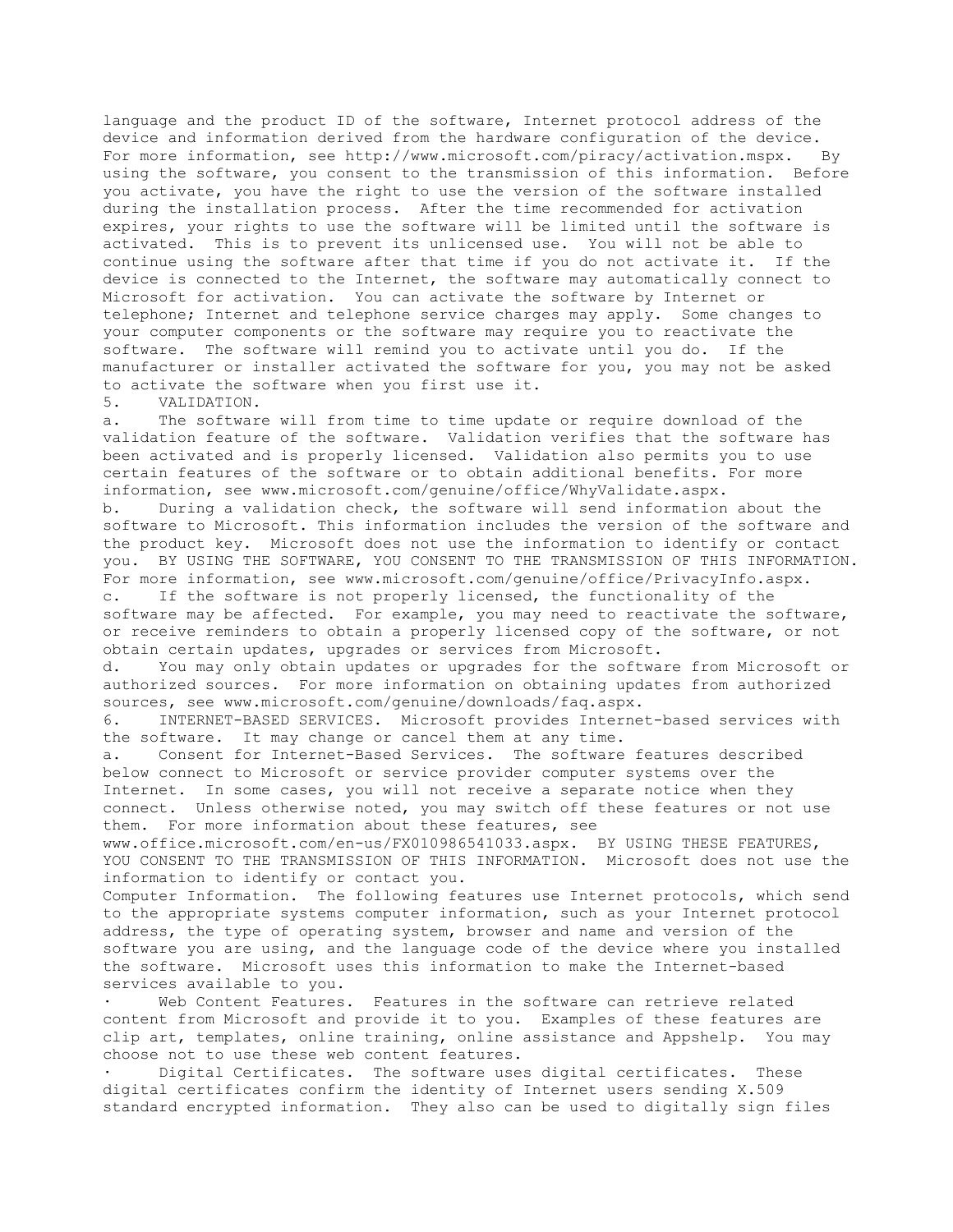and macros to verify the integrity and origin of the file contents. The software retrieves certificates and updates certificate revocation lists using the Internet, when available.

Information Rights Management. The software contains a feature that allows you to create content that cannot be printed, copied or sent to others without your permission. You may need to connect to Microsoft servers to use this feature for the first time. Once a year, you may need to re-connect to Microsoft servers to update it. For more information, go to www.office.microsoft.com/en-us/assistance/HA010397891033.aspx. You may choose not to use this feature.

Groove Software and Services. If the software includes Microsoft Office Groove ("Groove"), Groove will allow you to communicate directly with others over the Internet. If you are not on the Internet, your communications will be encrypted and sent through Microsoft servers for later delivery. You can not disable this service.

Groove makes some information about your Groove account and computer known to your contacts. For example, if you:

add a contact to your contact list,

import your user account onto a new device,

update the information in your "identity contact", or

send a Groove workspace invitation using an URL to reference the invitation file,

information about you and your devices may be sent to your contacts. If you configure Groove to use Microsoft servers, those servers will collect information about your computers and user accounts.

See the Microsoft Office Groove 2007 Privacy Statement at

www.office.microsoft.com/en-us/products/FX101153391033.aspx for more information. b. Misuse of Internet-based Services. You may not use these services in any way that could harm them or impair anyone else's use of them. You may not use the services to try to gain unauthorized access to any service, data, account or network by any means.

7. SCOPE OF LICENSE. The software is licensed, not sold. This agreement only gives you some rights to use the software. The manufacturer or installer and Microsoft reserve all other rights. Unless applicable law gives you more rights despite this limitation, you may use the software only as expressly permitted in this agreement. In doing so, you must comply with any technical limitations in the software that only allow you to use it in certain ways. For more information, see the software documentation. You may not:

work around any technical limitations in the software;

reverse engineer, decompile or disassemble the software, except and only to the extent that applicable law expressly permits, despite this limitation; make more copies of the software than specified in this agreement or allowed by applicable law, despite this limitation;

publish the software for others to copy;

use the software in any way that is against the law;

rent, lease or lend the software; or

use the software for commercial software hosting services.

8. BACKUP COPY. You may make one backup copy of the software media. You may use it only to reinstall the software.

9. DOCUMENTATION. Any person that has valid access to your computer or internal network may copy and use the documentation for your internal, reference purposes.

10. NOT FOR RESALE SOFTWARE. You may not sell software marked as "NFR" or "Not for Resale."

11. UPGRADE OR CONVERSION. To upgrade or convert software, you must first be licensed for the software that is eligible for the upgrade or conversion. Upon upgrade or conversion, this agreement takes the place of the agreement for the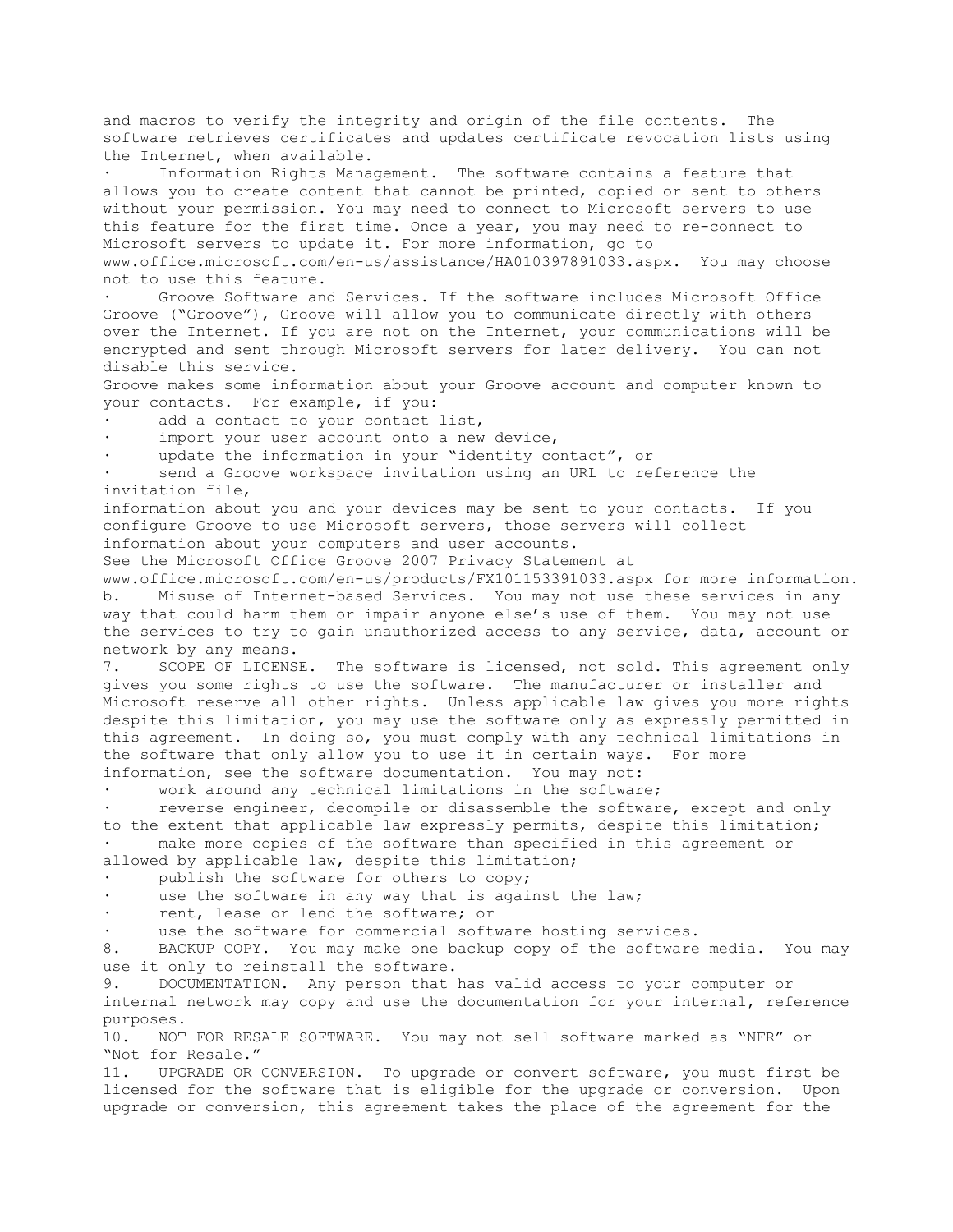software you upgraded or converted from. After you upgrade or convert, you may no longer use the earlier version of the software you upgraded or converted from. 12. PROOF OF LICENSE. a. Proof of License. If you acquired the software on a device, or on a disc or other media, a genuine Microsoft Certificate of Authenticity label with a genuine copy of the software identifies licensed software. To be valid, this label must be affixed to the device or appear on the manufacturer's or installer's packaging. If you receive the label separately, it is invalid. You should keep the label on the device or packaging to prove that you are licensed to use the software. b. To identify genuine Microsoft software, see www.howtotell.com. 13. TRANSFER TO A THIRD PARTY. You may transfer the software directly to a third party only with the licensed device, the Certificate of Authenticity label, and this agreement. Before the transfer, that party must agree that this agreement applies to the transfer and use of the software. You may not retain any copies. 14. EXPORT RESTRICTIONS. The software is subject to United States export laws and regulations. You must comply with all domestic and international export laws and regulations that apply to the software. These laws include restrictions on destinations, end users and end use. For additional information, see www.microsoft.com/exporting. 15. SUPPORT SERVICES. For the software generally, contact the manufacturer or installer for support options. Refer to the support number provided with the software. For updates and supplements obtained directly from Microsoft, Microsoft provides support as described at www.support.microsoft.com/common/international.aspx. 16. ENTIRE AGREEMENT. This agreement (including the warranty below), any addendum or amendment included with the software, and the terms for supplements, updates, Internet-based services and support services that you use, are the entire agreement for the software and support services. 17. APPLICABLE LAW. a. United States. If you acquired the software in the United States, Washington state law governs the interpretation of this agreement and applies to claims for breach of it, regardless of conflict of laws principles. The laws of the state where you live govern all other claims, including claims under state consumer protection laws, unfair competition laws, and in tort. b. Outside the United States. If you acquired the software in any other country, the laws of that country apply. 18. LEGAL EFFECT. This agreement describes certain legal rights. You may have other rights under the laws of your state or country. You may also have rights with respect to the party from whom you acquired the software. This agreement does not change your rights under the laws of your state or country if the laws of your state or country do not permit it to do so. 19. LIMITATION ON AND EXCLUSION OF DAMAGES. EXCEPT FOR ANY REFUND THE MANUFACTURER OR INSTALLER MAY PROVIDE, YOU CANNOT RECOVER ANY OTHER DAMAGES, INCLUDING CONSEQUENTIAL, LOST PROFITS, SPECIAL, INDIRECT OR INCIDENTAL DAMAGES. This limitation applies to anything related to the software, services, content (including code) on third party Internet sites, or third party programs; and claims for breach of contract, breach of warranty, guarantee or condition, strict liability, negligence, or other tort to the extent permitted by applicable law. It also applies even if repair, replacement or a refund for the software does not fully compensate you for any losses; or

the manufacturer or installer, or Microsoft knew or should have known about the possibility of the damages.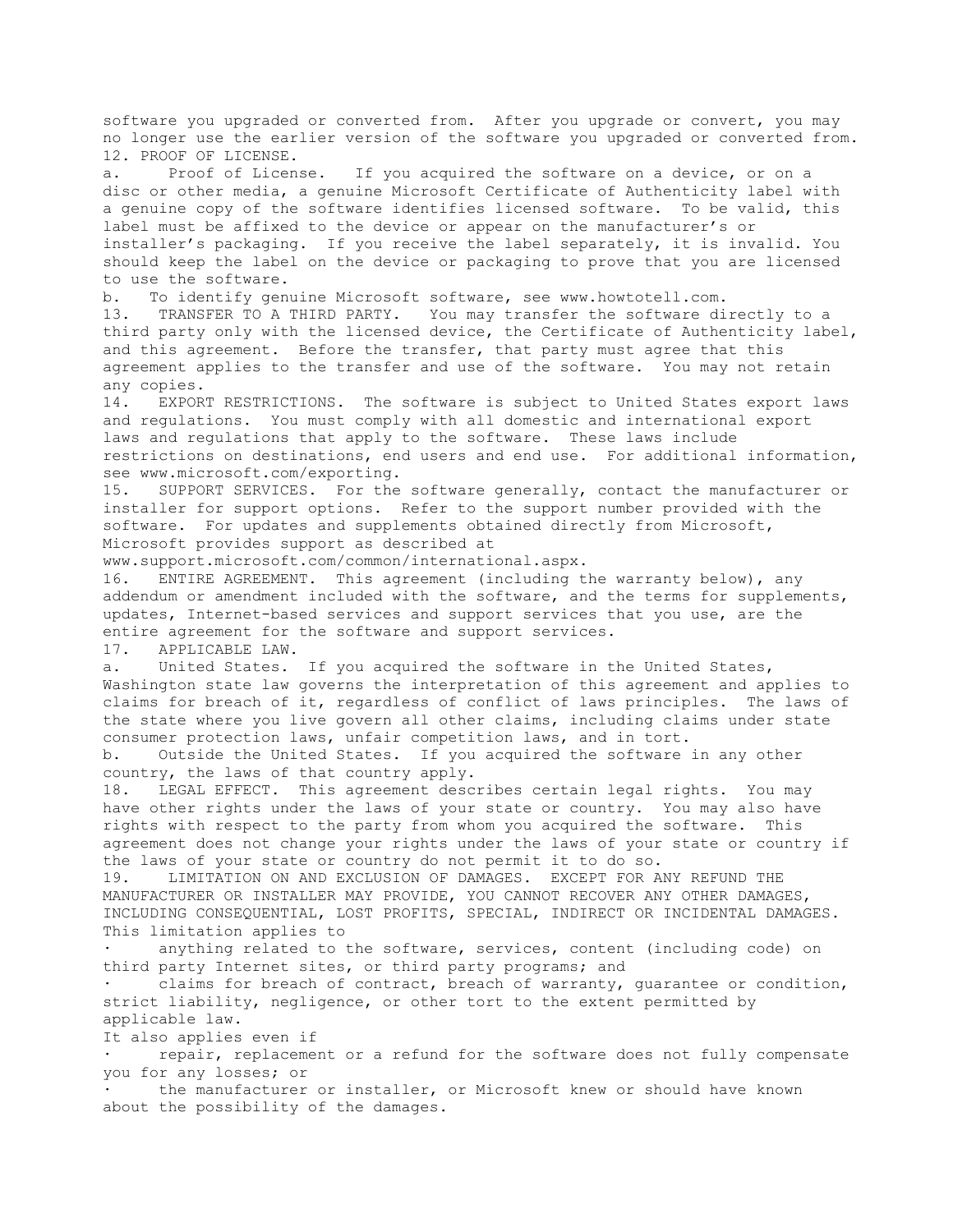Some states do not allow the exclusion or limitation of incidental or consequential damages, so the above limitation or exclusion may not apply to you. They also may not apply to you because your country may not allow the exclusion or limitation of incidental, consequential or other damages. \*\*\*\*\*\*\*\*\*\*\*\*\*\*\*\*\*\*\*\*\*\*\*\*\*\*\*\*\*\*\*\*\*\*\*\*\*\*\*\*\*\*\*\*\*\*\*\*\*\*\*\*\*\*\*\*\*\*\*\*\*\*\*\*\*\*\*\*\*\*\*\*\*\*\*\*\* LIMITED WARRANTY A. LIMITED WARRANTY. If you follow the instructions, the software will perform substantially as described in the Microsoft materials that you receive in or with the software. B. TERM OF WARRANTY; WARRANTY RECIPIENT; LENGTH OF ANY IMPLIED WARRANTIES. THE LIMITED WARRANTY COVERS THE SOFTWARE FOR 90 DAYS AFTER ACQUIRED BY THE FIRST USER. IF YOU RECEIVE SUPPLEMENTS, UPDATES, OR REPLACEMENT SOFTWARE DURING THOSE 90 DAYS, THEY WILL BE COVERED FOR THE REMAINDER OF THE WARRANTY OR 30 DAYS, WHICHEVER IS LONGER. If you transfer the software, the remainder of the warranty will apply to the recipient. TO THE EXTENT PERMITTED BY LAW, ANY IMPLIED WARRANTIES, GUARANTEES OR CONDITIONS LAST ONLY DURING THE TERM OF THE LIMITED WARRANTY. Some states do not allow limitations on how long an implied warranty lasts, so these limitations may not apply to you. They also might not apply to you because some countries may not allow limitations on how long an implied warranty, guarantee or condition lasts. C. EXCLUSIONS FROM WARRANTY. This warranty does not cover problems caused by your acts (or failures to act), the acts of others, or events beyond the reasonable control of the manufacturer or installer, or Microsoft. D. REMEDY FOR BREACH OF WARRANTY. THE MANUFACTURER OR INSTALLER WILL, AT ITS ELECTION, EITHER (I) REPAIR OR REPLACE THE SOFTWARE AT NO CHARGE, OR (II) REFUND THE AMOUNT PAID FOR THE PRODUCT, IF ANY. THE MANUFACTURER OR INSTALLER MAY ALSO REPAIR OR REPLACE SUPPLEMENTS, UPDATES AND REPLACEMENT SOFTWARE, OR PROVIDE A REFUND OF THE AMOUNT YOU PAID FOR THEM, IF ANY; CONTACT THE MANUFACTURER OR INSTALLER ABOUT ITS POLICY. THESE ARE YOUR ONLY REMEDIES FOR BREACH OF THE LIMITED WARRANTY. E. CONSUMER RIGHTS NOT AFFECTED. YOU MAY HAVE ADDITIONAL CONSUMER RIGHTS UNDER YOUR LOCAL LAWS, WHICH THIS AGREEMENT CANNOT CHANGE. F. WARRANTY PROCEDURES. Contact the manufacturer or installer to find out how to obtain warranty service for the software. For a refund, you must comply with the manufacturer's or installer's return policies. G. NO OTHER WARRANTIES. THE LIMITED WARRANTY IS THE ONLY DIRECT WARRANTY FROM THE MANUFACTURER OR INSTALLER, OR MICROSOFT. THE MANUFACTURER OR INSTALLER, AND MICROSOFT GIVE NO OTHER EXPRESS WARRANTIES, GUARANTEES OR CONDITIONS. WHERE ALLOWED BY YOUR LOCAL LAWS, THE MANUFACTURER OR INSTALLER, AND MICROSOFT EXCLUDE IMPLIED WARRANTIES OF MERCHANTABILITY, FITNESS FOR A PARTICULAR PURPOSE AND NON-INFRINGEMENT. If your local laws give you any implied warranties, guarantees or conditions, despite this exclusion, your remedies are described in the remedy for breach of warranty clause above, to the extent permitted by your local laws. H. LIMITATION ON AND EXCLUSION OF DAMAGES FOR BREACH OF WARRANTY. THE LIMITATION ON AND EXCLUSION OF DAMAGES CLAUSE ABOVE APPLIES TO BREACHES OF THIS LIMITED WARRANTY. THIS WARRANTY GIVES YOU SPECIFIC LEGAL RIGHTS, AND YOU MAY ALSO HAVE OTHER RIGHTS WHICH VARY FROM STATE TO STATE. YOU MAY ALSO HAVE OTHER RIGHTS WHICH VARY FROM COUNTRY TO COUNTRY. 3. MEDIA-LESS LICENSE KIT TERMS

These license terms are an agreement between Microsoft Corporation (or based on where you live, one of its affiliates) and you. Please read them. They apply to the software that accompanies these license terms, which includes the media on which you received it, if any. The terms also apply to any Microsoft

- · updates,
- supplements,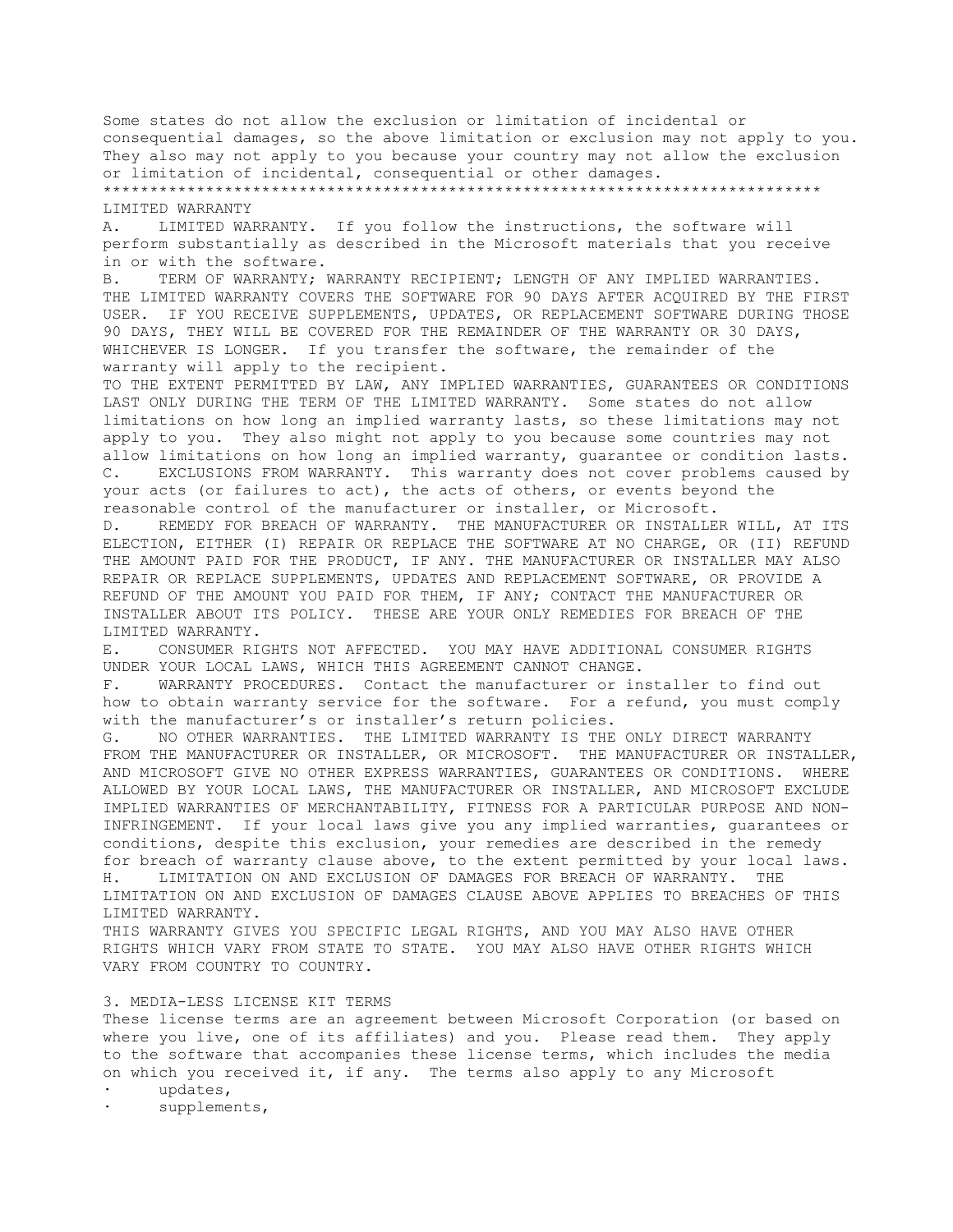Internet-based services, and support services for this software, unless other terms accompany those items. If so, those terms apply. IF YOU DO NOT ACCEPT THE LICENSE TERMS, DO NOT USE THE SOFTWARE. INSTEAD, RETURN YOUR MEDIA-LESS LICENSE KIT TO YOUR PLACE OF PURCHASE FOR A REFUND OR CREDIT. If you cannot obtain a refund there, contact Microsoft or the Microsoft affiliate serving your country for information about Microsoft's refund policies. See www.microsoft.com/worldwide. In the United States and Canada, call (800) MICROSOFT or see www.microsoft.com/info/nareturns.htm. AS DESCRIBED BELOW, USING THE SOFTWARE ALSO OPERATES AS YOUR CONSENT TO THE TRANSMISSION OF CERTAIN COMPUTER INFORMATION DURING ACTIVATION, VALIDATION AND FOR INTERNET-BASED SERVICES. IF YOU COMPLY WITH THESE LICENSE TERMS, YOU HAVE THE RIGHTS BELOW FOR EACH LICENSE YOU ACQUIRE. 1. OVERVIEW. These license terms permit installation and use of one copy of the software on one device, along with other rights, all as described below. 2. INSTALLATION AND USE RIGHTS. The software license is permanently assigned to the device with which you acquired the software. That device is the "licensed device." A hardware partition or blade is considered to be a separate device. a. Licensed Device. You may install and use one copy of the software on the licensed device. b. Separation of Components. The components of the software are licensed as a single unit. You may not separate the components and install them on different devices. 3. ADDITIONAL LICENSING REQUIREMENTS AND/OR USE RIGHTS. a. Remote Access. The single primary user of the licensed device may access and use the software installed on the licensed device remotely from any other device. You may allow other users to access the software to provide you with support services. You do not need additional licenses for this access. No other person may use the software under the same license at the same time for any other purpose. b. Media Elements and Templates. You may copy and use images, clip art, animations, sounds, music, shapes, video clips and templates provided with the software and identified for such use in documents and projects that you create. You may distribute those documents and projects non-commercially. If you wish to use these media elements or templates for any other purpose, go to www.microsoft.com/permission to learn whether that use is allowed. c. Font Components. While the software is running, you may use its fonts to display and print content. You may only embed fonts in content as permitted by the embedding restrictions in the fonts; and temporarily download them to a printer or other output device to help print content. d. Multiplexing. Hardware or software you use to · pool connections, or reduce the number of devices or users that directly access or use the software (sometimes referred to as "multiplexing" or "pooling"), does not reduce the number of licenses you need. e. Trial and Conversion. Some or all of the software may be licensed on a trial basis. Your rights to use trial software are limited to the trial period. The trial software and length of the trial period are set forth during the activation process. You may have the option to convert your trial rights to subscription or perpetual rights. Conversion options will be presented to you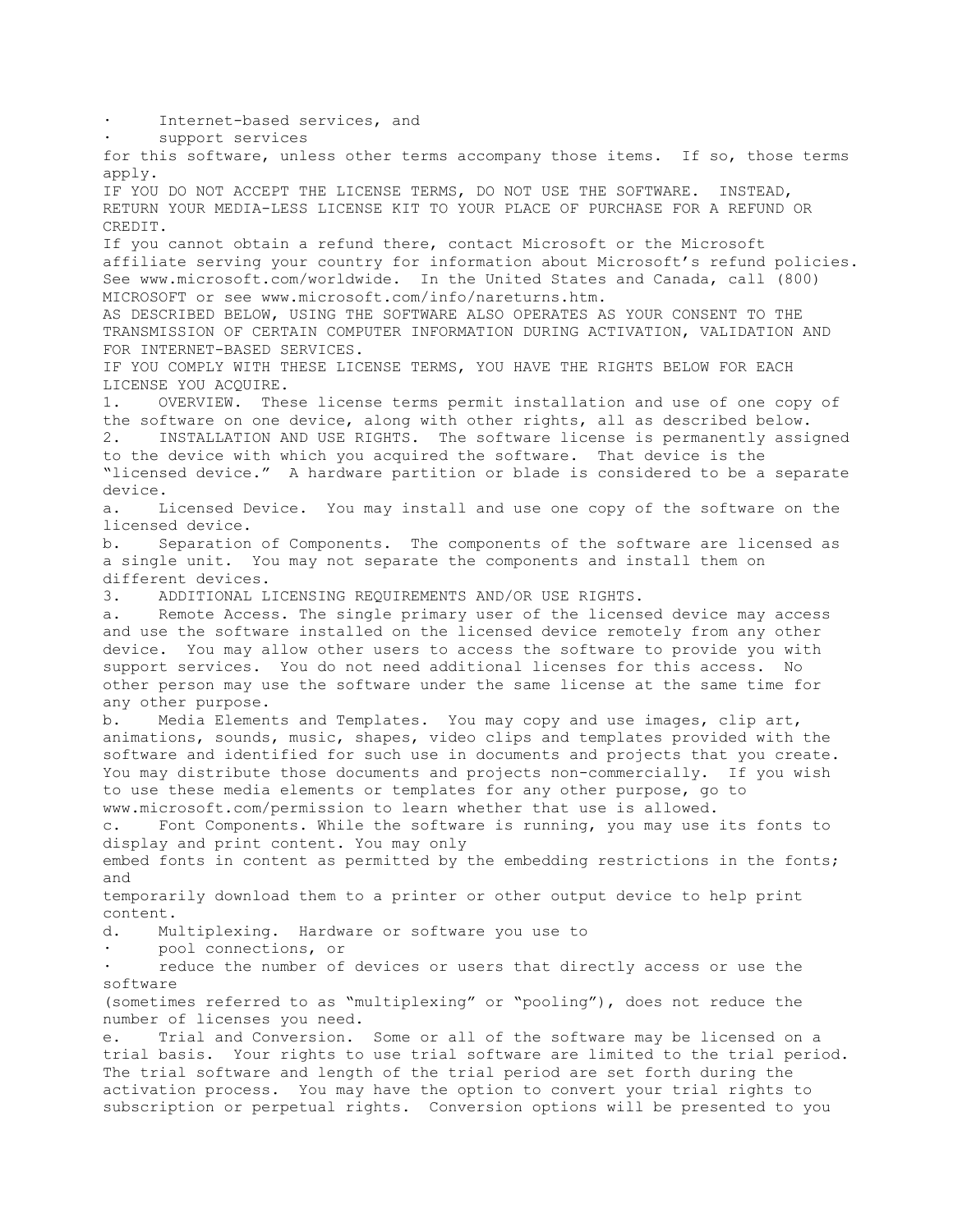at the expiration of your trial period. After the expiration of any trial period without conversion, most features of the trial software will stop running. At that time you can continue to open, view and print any documents you created with the trial software.

f. Subscription Software. If you licensed the software on a subscription basis, your rights to use the software are limited to the subscription period. You may have the option to extend your subscription or convert to a perpetual license. If you extend your subscription, you may continue using the software until the end of your extended subscription period. See the software activation screens or other accompanying materials for subscription details. After the expiration of your subscription, most features of the software will stop running. At that time you can continue to open, view and print any documents you created with the software.

g. Pre-Activation. If you acquired an edition other than Microsoft Office Ultimate 2007, some functionality is licensed for your use only until you activate the software or the end of the time recommended for activation, whichever comes first.

h. Home Use Rights Edition. If you licensed a Home Use Rights edition, the licensed device must be used primarily within your home.

i. Development Tools. The software may contain Microsoft Visual Studio Tools for Applications or other development tools. You may use any development tools included in the software only to design, develop, test, use and demonstrate your programs with the software.

j. Language Version Selection. If you are provided with a one-time selection between language versions, without a MLP or LIP, you may use only the one language version you select. If you are provided with a MLP or LIP, your use of language versions is not limited. A "MLP" is a Multi-language Pack. A "LIP" is a Language Interface Pack. MLPs and LIPs offer additional language version support of the software. The MLP and LIP are a part of the software, and may not be used separately.

4. MANDATORY ACTIVATION. Activation associates the use of the software with a specific device. During activation, the software will send information about the software and the device to Microsoft. This information includes the version, the license version, language and the product ID of the software, Internet protocol address of the device and information derived from the hardware configuration. For more information, see

www.microsoft.com/piracy/activation.mspx. BY USING THE SOFTWARE, YOU CONSENT TO THE TRANSMISSION OF THIS INFORMATION. After the time recommended for activation expires, your rights to use the software will be limited until the software is activated. This is to prevent its unlicensed use. You can activate the software by Internet or telephone; Internet and telephone service charges may apply. Some changes to your computer components or the software may require you to reactivate the software. THE SOFTWARE WILL REMIND YOU TO ACTIVATE UNTIL YOU DO.

## 5. VALIDATION.

a. The software will from time to time update or require download of the validation feature of the software. Validation verifies that the software has been activated and is properly licensed. Validation also permits you to use certain features of the software or to obtain additional benefits. For more information, see www.microsoft.com/genuine/office/WhyValidate.aspx.

b. During a validation check, the software will send information about the software to Microsoft. This information includes the version of the software and the product key. Microsoft does not use the information to identify or contact you. BY USING THE SOFTWARE, YOU CONSENT TO THE TRANSMISSION OF THIS INFORMATION. For more information, see www.microsoft.com/genuine/office/PrivacyInfo.aspx. c. If the software is not properly licensed, the functionality of the software may be affected. For example, you may need to reactivate the software,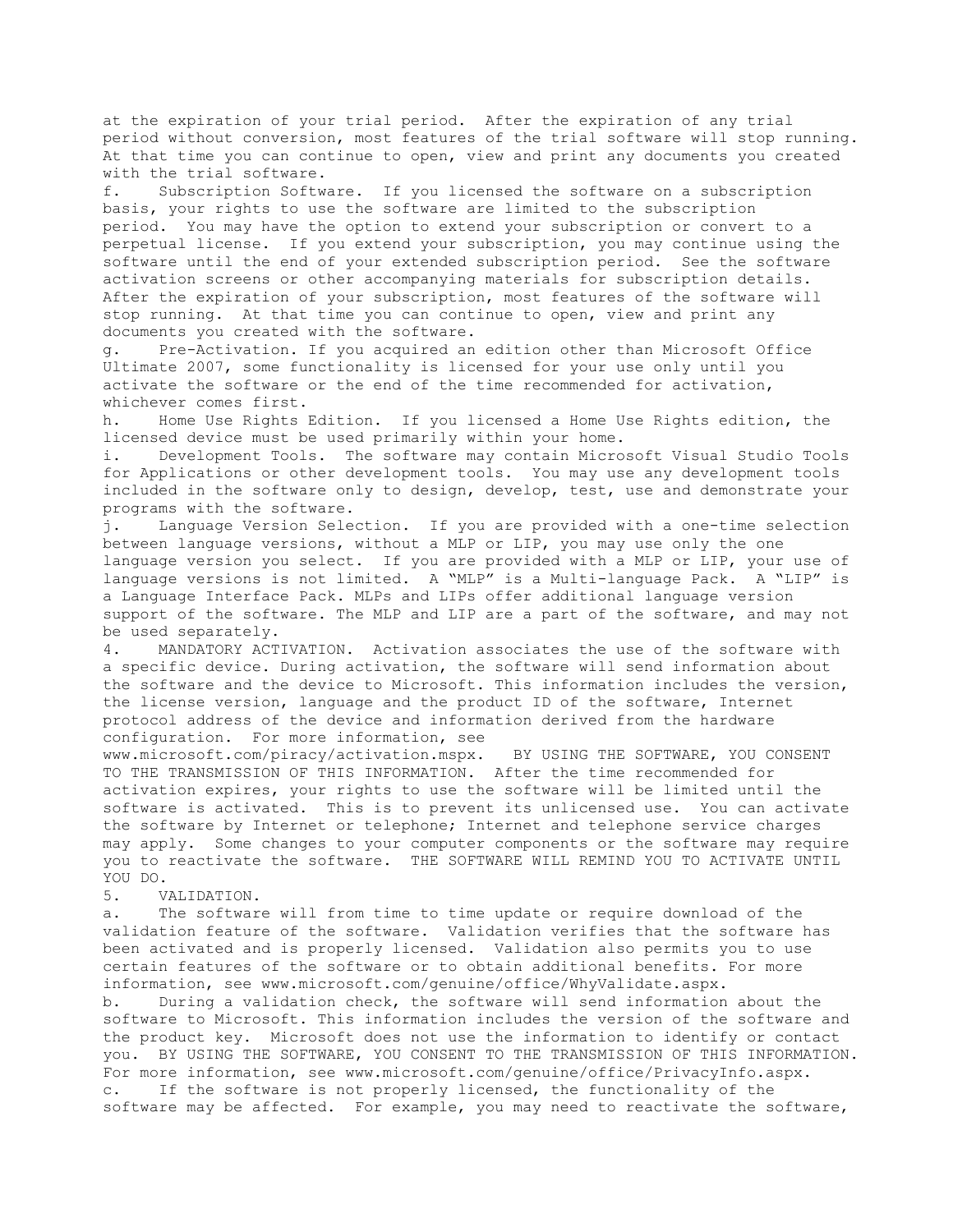or receive reminders to obtain a properly licensed copy of the software, or not obtain certain updates, upgrades or services from Microsoft.

d. You may only obtain updates or upgrades for the software from Microsoft or authorized sources. For more information on obtaining updates from authorized sources, see www.microsoft.com/genuine/downloads/faq.aspx.

6. INTERNET-BASED SERVICES. Microsoft provides Internet-based services with the software. Except as otherwise noted in materials accompanying a service, it may change or cancel them at any time.

a. Consent for Internet-Based Services. The software features described below connect to Microsoft or service provider computer systems over the Internet. In some cases, you will not receive a separate notice when they connect. Unless otherwise noted, you may switch off these features or not use them. For more information about these features, see

www.office.microsoft.com/en-us/FX010986541033.aspx. BY USING THESE FEATURES, YOU CONSENT TO THE TRANSMISSION OF THIS INFORMATION. Microsoft does not use the information to identify or contact you.

Computer Information. The following features use Internet protocols, which send to the appropriate systems computer information, such as your Internet protocol address, the type of operating system, browser and name and version of the software you are using, and the language code of the device where you installed the software. Microsoft uses this information to make the Internet-based services available to you.

Web Content Features. Features in the software can retrieve related content from Microsoft and provide it to you. Examples of these features are clip art, templates, online training, online assistance and Appshelp. You may choose not to use these web content features.

Digital Certificates. The software uses digital certificates. These digital certificates confirm the identity of Internet users sending X.509 standard encrypted information. They also can be used to digitally sign files and macros to verify the integrity and origin of the file contents. The software retrieves certificates and updates certificate revocation lists using the Internet, when available.

Information Rights Management. The software contains a feature that allows you to create content that cannot be printed, copied or sent to others without your permission. You may need to connect to Microsoft to use this feature for the first time. Once a year, you may need to re-connect to Microsoft to update it. For more information, go to www.office.microsoft.com/enus/assistance/HA010397891033.aspx. You may choose not to use this feature. Groove Software and Services. If the software includes Microsoft Office Groove ("Groove"), Groove will allow you to communicate directly with others over the Internet. If you are not on the Internet, your communications will be encrypted and sent through Microsoft servers for later delivery. You can not disable this service. Groove makes some information about your Groove account and computer known to your contacts. For example, if you:

add a contact to your contact list,

import your user account onto a new device,

update the information in your "identity contact", or

send a Groove workspace invitation using an URL to reference the invitation file,

information about you and your devices may be sent to your contacts. If you configure Groove to use Microsoft servers, those servers will collect information about your computers and user accounts.

See the Microsoft Office Groove 2007 Privacy Statement at

www.office.microsoft.com/en-us/products/FX101153391033.aspx for more information. b. Misuse of Internet-based Services. You may not use these services in any way that could harm them or impair anyone else's use of them. You may not use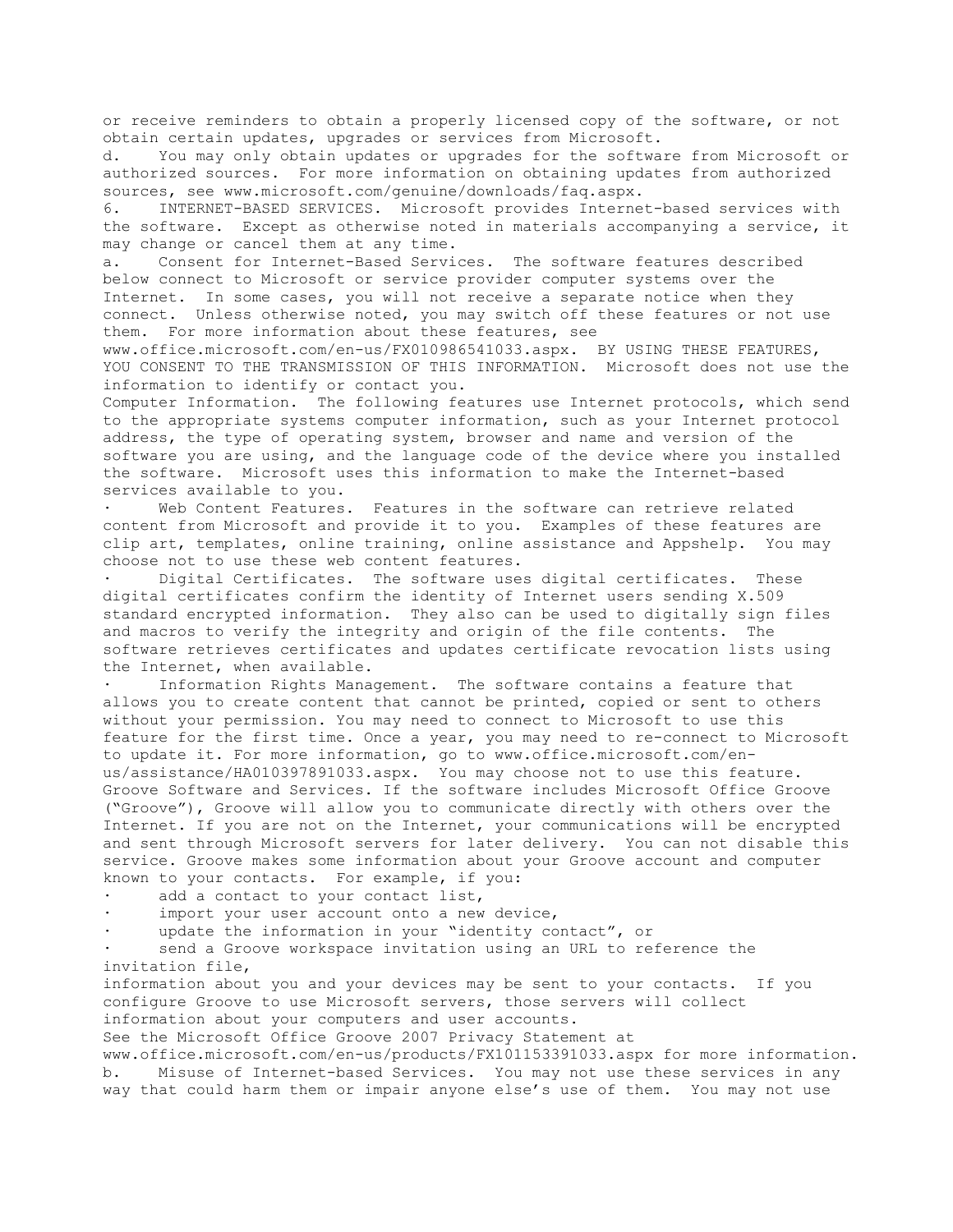the services to try to gain unauthorized access to any service, data, account or network by any means.

7. SCOPE OF LICENSE. The software is licensed, not sold. This agreement only gives you some rights to use the software. Microsoft and if applicable your manufacturer, reserve all other rights. Unless applicable law gives you more rights despite this limitation, you may use the software only as expressly permitted in this agreement. In doing so, you must comply with any technical limitations in the software that only allow you to use it in certain ways. For more information, see www.microsoft.com/licensing/userights. You may not:

work around any technical limitations in the software;

reverse engineer, decompile or disassemble the software, except and only to the extent that applicable law expressly permits, despite this limitation; · make more copies of the software than specified in this agreement or allowed by applicable law, despite this limitation;

publish the software for others to copy;

use the software in any way that is against the law;

rent, lease or lend the software; or

use the software for commercial software hosting services.

8. BACKUP COPY. You may make one backup copy of the media. You may use it only to reinstall the software.

9. DOCUMENTATION. Any person that has valid access to your computer or internal network may copy and use the documentation for your internal, reference purposes.

10. NOT FOR RESALE SOFTWARE. You may not sell software marked as "NFR" or "Not for Resale."

11. ACADEMIC EDITION SOFTWARE. You must be a "Qualified Educational User" to use software marked as "Academic Edition" or "AE." If you do not know whether you are a Qualified Educational User, visit www.microsoft.com/education or contact the Microsoft affiliate serving your country.

12. HOME USE RIGHTS SOFTWARE. You must be a "Home Use Rights User" to use software marked as "Home Use Rights Edition." To be a Home Use Rights User, you must be both:

an employee of an organization that has a Microsoft Volume License agreement with Software Assurance, and

the user of a licensed copy of the software, or a product that includes the software, with active Software Assurance.

13. UPGRADE OR CONVERSION. To upgrade or convert software, you must first be licensed for the software that is eligible for the upgrade or conversion. Upon upgrade or conversion, this agreement takes the place of the agreement for the software you upgraded or converted from. After you upgrade or convert, you may no longer use the earlier version of the software you upgraded or converted from. 14. PROOF OF LICENSE.

a. Genuine Proof of License. If you acquired the software on a disc or other media, a genuine Microsoft proof of license label with a genuine copy of the software identifies software licensed under the terms of this agreement. To be valid, this label must appear on Microsoft packaging. If you receive the label separately, it is invalid. You should keep the packaging that has the label on it to prove that you are licensed to use the software. If you acquire the software without a disc or other media, your proof of purchase and any accompanying collateral from your merchant identifying the software is your proof of license. Proof of purchase may be subject to verification by your merchant's records.

b. Upgrade or Conversion License. If you upgrade or convert the software, your proof of license is identified by

· the genuine Microsoft proof of license for the software you upgraded or converted from; and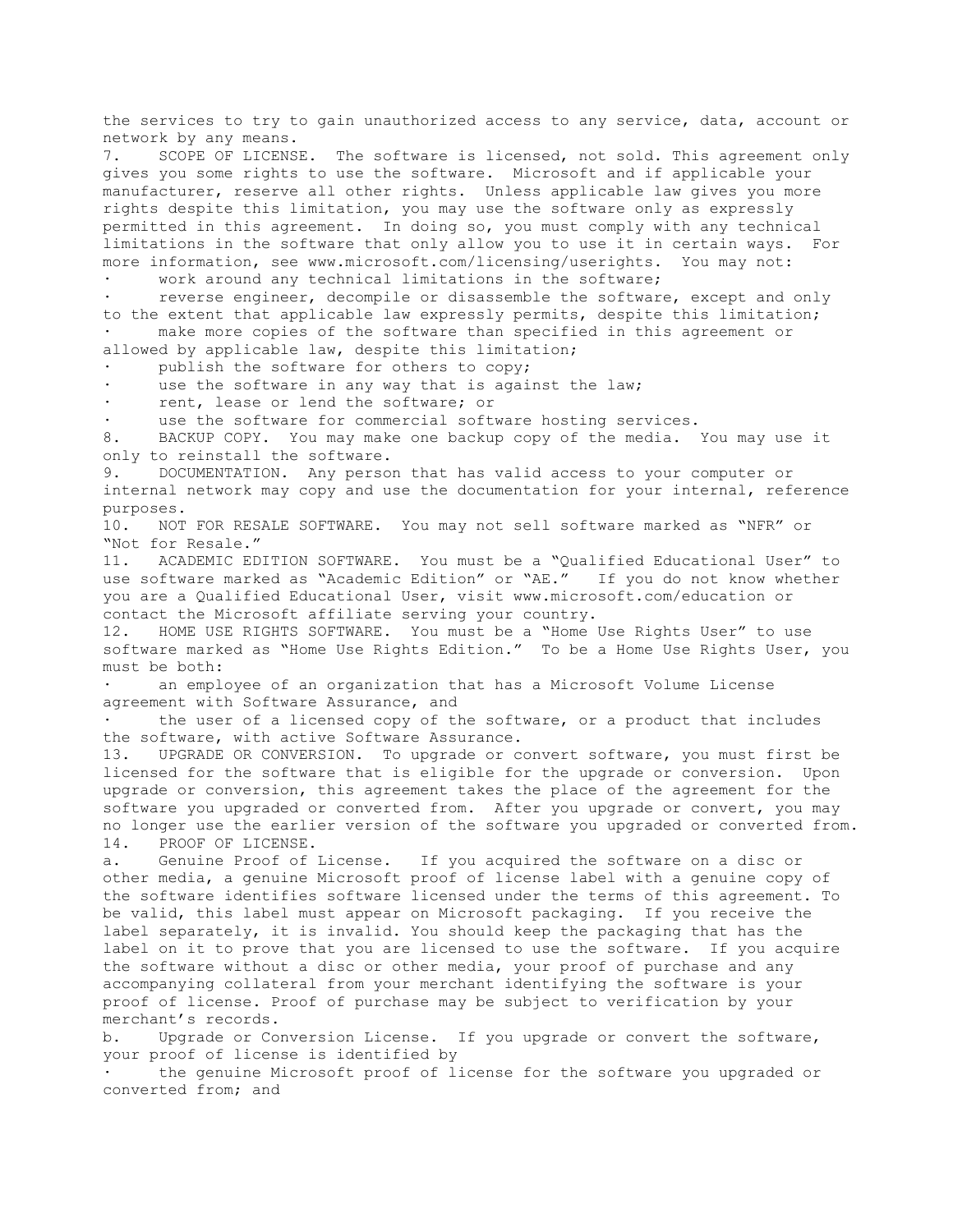proof of purchase and any accompanying collateral from a merchant identifying the software you upgraded or converted to. Proof of purchase may be subject to verification by your merchant's records.

c. To identify genuine Microsoft software, see www.howtotell.com. 15. TRANSFER TO A THIRD PARTY. You may transfer the software directly to a third party only with the licensed device. You may not retain any copies. Before any permitted transfer, the other party must agree that this agreement applies to the transfer and use of the software. The transfer must include the proof of license. If the software is an upgrade, any transfer must also include all prior versions of the software.

16. EXPORT RESTRICTIONS. The software is subject to United States export laws and regulations. You must comply with all domestic and international export laws and regulations that apply to the software. These laws include restrictions on destinations, end users and end use. For additional information, see www.microsoft.com/exporting.

17. SUPPORT SERVICES. Microsoft provides support services for the software as described at www.support.microsoft.com/common/international.aspx. 18. ENTIRE AGREEMENT. This agreement (including the warranty below), any addendum or amendment included with the software, and the terms for supplements,

updates, Internet-based services and support services that you use, are the entire agreement for the software and support services. 19. APPLICABLE LAW.

a. United States. If you acquired the software in the United States, Washington state law governs the interpretation of this agreement and applies to claims for breach of it, regardless of conflict of laws principles. The laws of the state where you live govern all other claims, including claims under state consumer protection laws, unfair competition laws, and in tort.

b. Outside the United States. If you acquired the software in any other country, the laws of that country apply.

20. LEGAL EFFECT. This agreement describes certain legal rights. You may have other rights under the laws of your state or country. You may also have rights with respect to the party from whom you acquired the software. This agreement does not change your rights under the laws of your state or country if the laws of your state or country do not permit it to do so.

21. LIMITATION ON AND EXCLUSION OF DAMAGES. YOU CAN RECOVER FROM MICROSOFT AND ITS SUPPLIERS ONLY DIRECT DAMAGES UP TO THE AMOUNT YOU PAID FOR THE SOFTWARE. YOU CANNOT RECOVER ANY OTHER DAMAGES, INCLUDING CONSEQUENTIAL, LOST PROFITS, SPECIAL, INDIRECT OR INCIDENTAL DAMAGES.

This limitation applies to

· anything related to the software, services, content (including code) on third party Internet sites, or third party programs; and

claims for breach of contract, breach of warranty, guarantee or condition, strict liability, negligence, or other tort to the extent permitted by applicable law.

It also applies even if

repair, replacement or a refund for the software does not fully compensate you for any losses; or

Microsoft knew or should have known about the possibility of the damages. Some states do not allow the exclusion or limitation of incidental or consequential damages, so the above limitation or exclusion may not apply to you. They also may not apply to you because your country may not allow the exclusion or limitation of incidental, consequential or other damages. \*\*\*\*\*\*\*\*\*\*\*\*\*\*\*\*\*\*\*\*\*\*\*\*\*\*\*\*\*\*\*\*\*\*\*\*\*\*\*\*\*\*\*\*\*\*\*\*\*\*\*\*\*\*\*\*\*\*\*\*\*\*\*\*\*\*\*\*\*\*\*\*\*\*\*\*\*

LIMITED WARRANTY

A. LIMITED WARRANTY. If you follow the instructions, the software will perform substantially as described in the Microsoft materials that you receive in or with the software.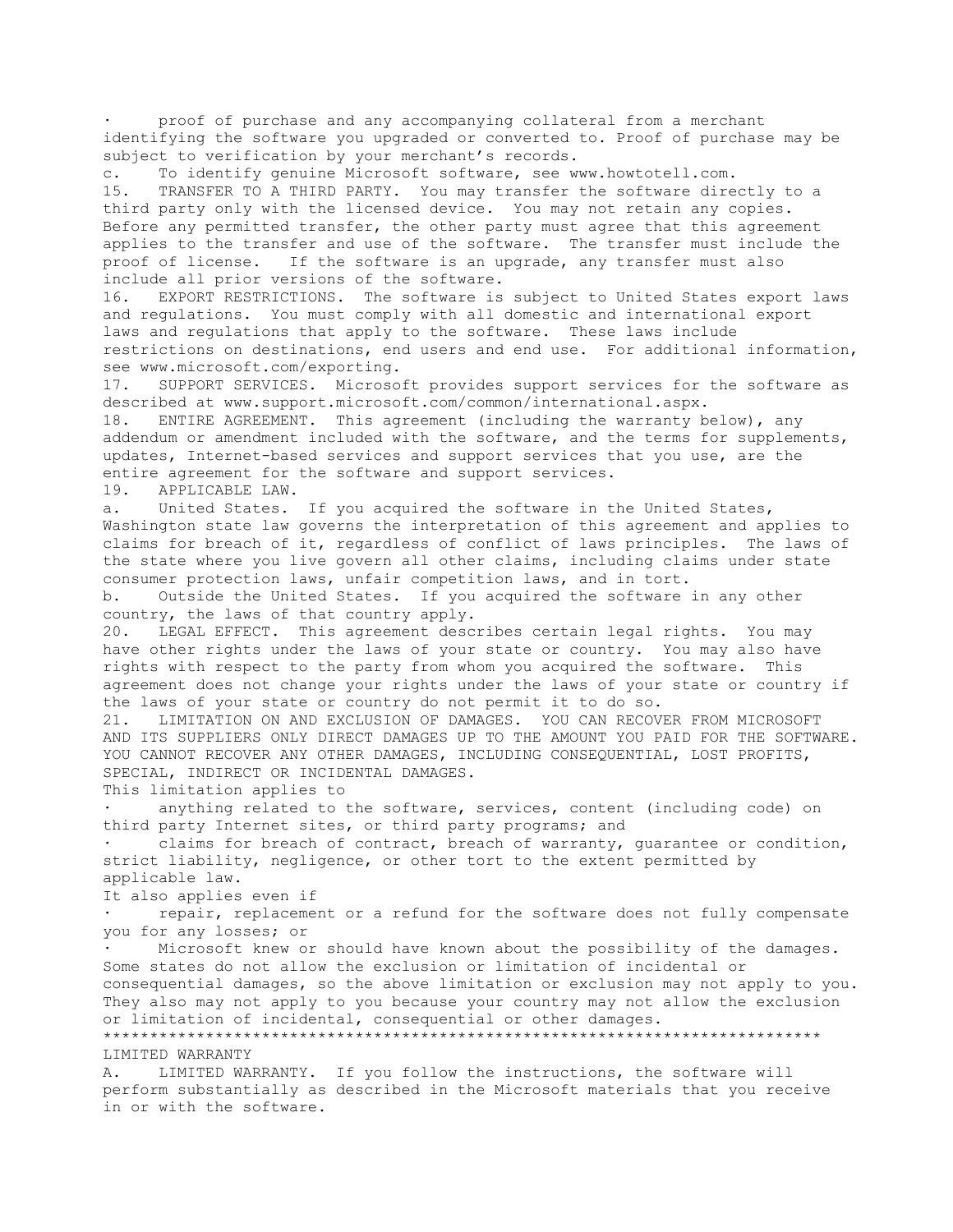B. TERM OF WARRANTY; WARRANTY RECIPIENT; LENGTH OF ANY IMPLIED WARRANTIES. THE LIMITED WARRANTY COVERS THE SOFTWARE FOR ONE YEAR AFTER ACQUIRED BY THE FIRST USER. IF YOU RECEIVE SUPPLEMENTS, UPDATES, OR REPLACEMENT SOFTWARE DURING THAT YEAR, THEY WILL BE COVERED FOR THE REMAINDER OF THE WARRANTY OR 30 DAYS, WHICHEVER IS LONGER. If the first user transfers the software, the remainder of the warranty will apply to the recipient.

TO THE EXTENT PERMITTED BY LAW, ANY IMPLIED WARRANTIES, GUARANTEES OR CONDITIONS LAST ONLY DURING THE TERM OF THE LIMITED WARRANTY. Some states do not allow limitations on how long an implied warranty lasts, so these limitations may not apply to you. They also might not apply to you because some countries may not allow limitations on how long an implied warranty, guarantee or condition lasts. C. EXCLUSIONS FROM WARRANTY. This warranty does not cover problems caused by your acts (or failures to act), the acts of others, or events beyond Microsoft's reasonable control.

D. REMEDY FOR BREACH OF WARRANTY. MICROSOFT WILL REPAIR OR REPLACE THE SOFTWARE AT NO CHARGE. IF MICROSOFT CANNOT REPAIR OR REPLACE IT, MICROSOFT WILL REFUND THE AMOUNT SHOWN ON YOUR RECEIPT FOR THE SOFTWARE. IT WILL ALSO REPAIR OR REPLACE SUPPLEMENTS, UPDATES AND REPLACEMENT SOFTWARE AT NO CHARGE. IF MICROSOFT CANNOT REPAIR OR REPLACE THEM, IT WILL REFUND THE AMOUNT YOU PAID FOR THEM, IF ANY. YOU MUST UNINSTALL THE SOFTWARE AND RETURN ANY MEDIA AND OTHER ASSOCIATED MATERIALS TO MICROSOFT WITH PROOF OF PURCHASE TO OBTAIN A REFUND. THESE ARE YOUR ONLY REMEDIES FOR BREACH OF THE LIMITED WARRANTY.

E. CONSUMER RIGHTS NOT AFFECTED. YOU MAY HAVE ADDITIONAL CONSUMER RIGHTS UNDER YOUR LOCAL LAWS, WHICH THIS AGREEMENT CANNOT CHANGE.

F. WARRANTY PROCEDURES. You need proof of purchase for warranty service. 1. United States and Canada. For warranty service or information about how to obtain a refund for software acquired in the United States and Canada, contact Microsoft at

· (800) MICROSOFT;

Microsoft Customer Service and Support, One Microsoft Way, Redmond, WA 98052-6399; or

visit www.microsoft.com/info/nareturns.htm.

2. Europe, Middle East and Africa. If you acquired the software in Europe, the Middle East or Africa, Microsoft Ireland Operations Limited makes this limited warranty. To make a claim under this warranty, you should contact either

Microsoft Ireland Operations Limited, Customer Care Centre, Atrium Building Block B, Carmanhall Road, Sandyford Industrial Estate, Dublin 18, Ireland; or

the Microsoft affiliate serving your country (see www.microsoft.com/worldwide).

3. Outside United States, Canada, Europe, Middle East and Africa. If you acquired the software outside the United States, Canada, Europe, the Middle East and Africa, contact the Microsoft affiliate serving your country (see www.microsoft.com/worldwide).

G. NO OTHER WARRANTIES. THE LIMITED WARRANTY IS THE ONLY DIRECT WARRANTY FROM MICROSOFT. MICROSOFT GIVES NO OTHER EXPRESS WARRANTIES, GUARANTEES OR CONDITIONS. WHERE ALLOWED BY YOUR LOCAL LAWS, MICROSOFT EXCLUDES IMPLIED WARRANTIES OF MERCHANTABILITY, FITNESS FOR A PARTICULAR PURPOSE AND NON-INFRINGEMENT. If your local laws give you any implied warranties, guarantees or conditions, despite this exclusion, your remedies are described in the Remedy for Breach of Warranty clause above, to the extent permitted by your local laws. H. LIMITATION ON AND EXCLUSION OF DAMAGES FOR BREACH OF WARRANTY. THE LIMITATION ON AND EXCLUSION OF DAMAGES CLAUSE ABOVE APPLIES TO BREACHES OF THIS LIMITED WARRANTY.